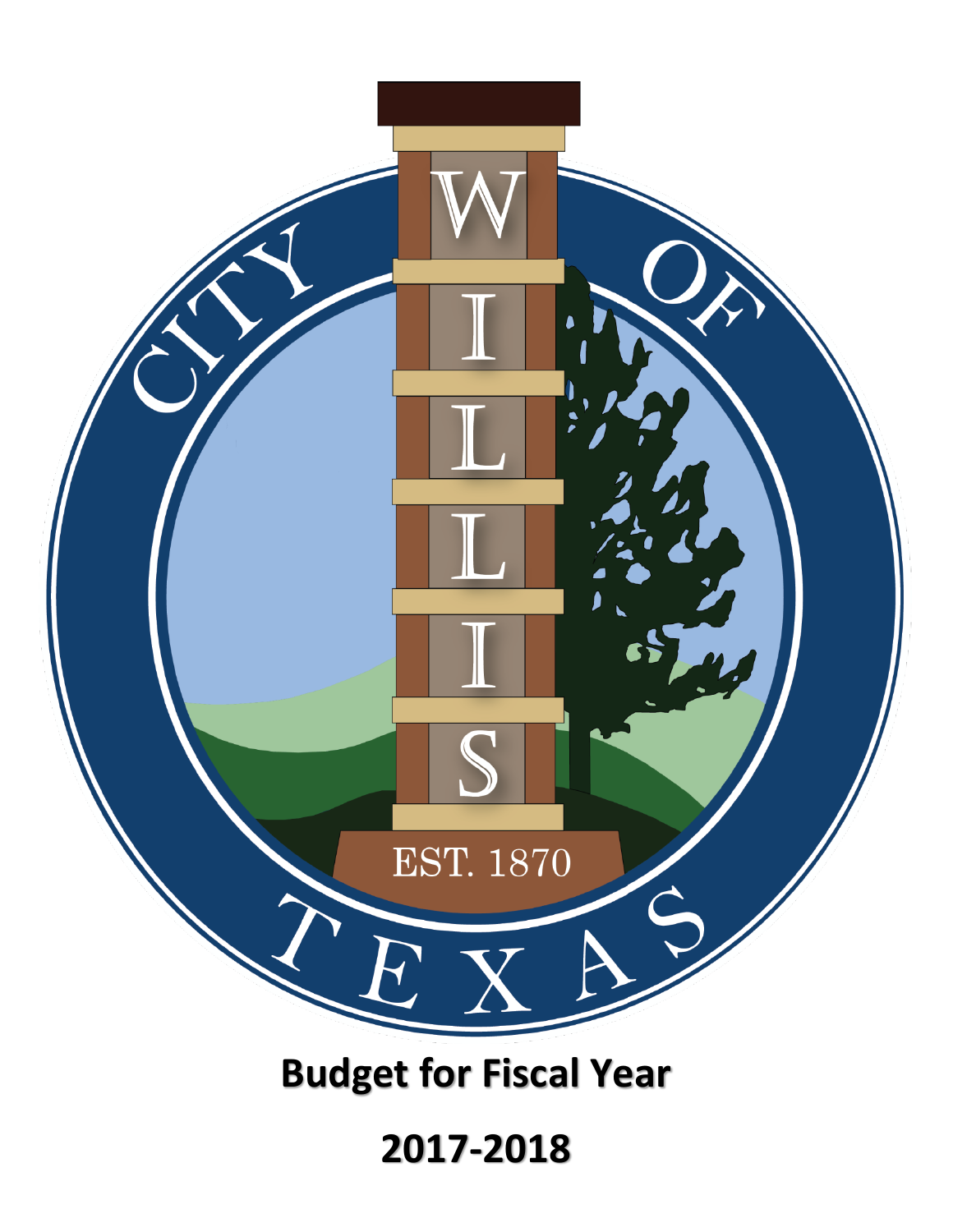City of Willis Budget - FY 2017-2018

**General Fund Summary**

| Category                                                                                                    |                                                                              |                         | <b>Fund Balance</b> |
|-------------------------------------------------------------------------------------------------------------|------------------------------------------------------------------------------|-------------------------|---------------------|
| <b>Balance Forward (projected)</b>                                                                          |                                                                              |                         | \$0                 |
| <b>Revenue General Fund</b><br><b>Revenue Debt Service</b>                                                  |                                                                              | \$3,813,230<br>\$78,490 | \$3,891,720         |
| Debt Service Requirement                                                                                    | \$78,490                                                                     |                         | \$3,813,230         |
| <b>Departmental Request</b>                                                                                 |                                                                              |                         |                     |
|                                                                                                             | <b>Expenses</b>                                                              |                         |                     |
| Administration<br><b>Community Development</b><br>Solid Waste<br>Police<br>Street, Parks, Drainage<br>Court | \$893,247<br>\$301,953<br>\$270,000<br>\$1,860,505<br>\$495,335<br>\$115,389 |                         |                     |
| <b>Total Departmental Expenses</b><br>Contingency                                                           |                                                                              | \$3,936,429             | $-$123,199$         |
| <b>Transfer from Photographic Enforcement</b><br><b>Transfer to Utility Fund</b>                            | <b>Balance</b>                                                               | \$<br>137,742<br>\$     | \$14,543            |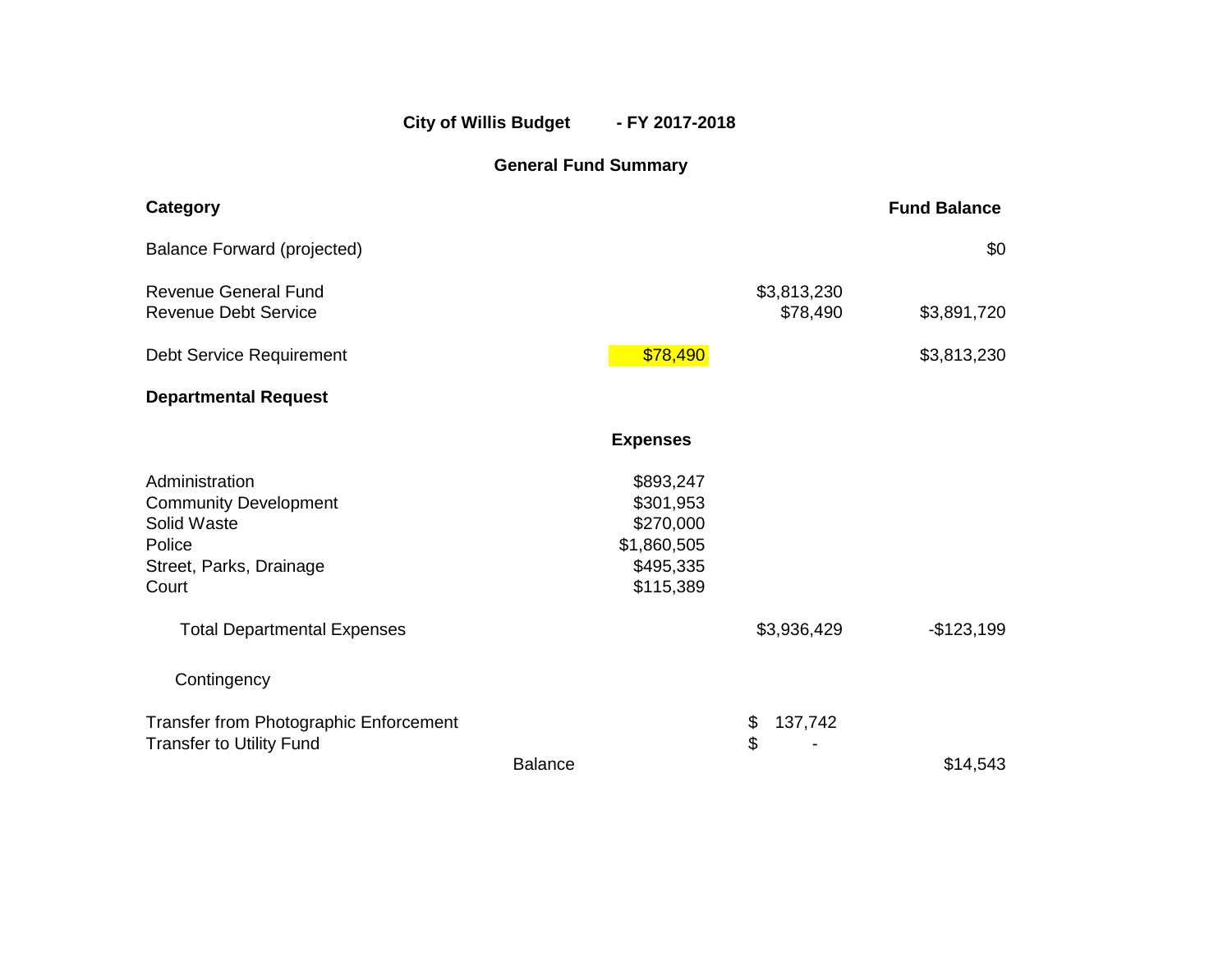City of Willis Budget - FY 2017-2018

# **Utility Fund Summary**

| <b>Category</b>                                                                                                                                                                     |                                                               |             | <b>Fund Balance</b> |
|-------------------------------------------------------------------------------------------------------------------------------------------------------------------------------------|---------------------------------------------------------------|-------------|---------------------|
| <b>Balance Forward (projected)</b>                                                                                                                                                  |                                                               |             | \$0                 |
| Revenue all sources                                                                                                                                                                 |                                                               | \$3,109,500 | \$3,109,500         |
| <b>Departmental Request</b>                                                                                                                                                         |                                                               |             |                     |
|                                                                                                                                                                                     | <b>Expenses</b>                                               |             |                     |
| <b>Water Production</b><br><b>Water Distribution</b><br><b>Wastewater Collection</b><br><b>Wastewater Treatment</b><br><b>Utility Billing</b><br><b>Total Departmental Expenses</b> | \$495,583<br>\$367,230<br>\$403,315<br>\$509,954<br>\$132,629 | \$1,908,711 | \$1,200,789         |
|                                                                                                                                                                                     |                                                               |             | \$1,200,789         |
|                                                                                                                                                                                     |                                                               |             |                     |
| <b>Debt Service Requirements</b>                                                                                                                                                    |                                                               | \$1,107,772 | \$93,017            |
| <b>Transfer from Capitalized Interest Account</b><br><b>Transfer to General Fund</b>                                                                                                |                                                               | \$0         |                     |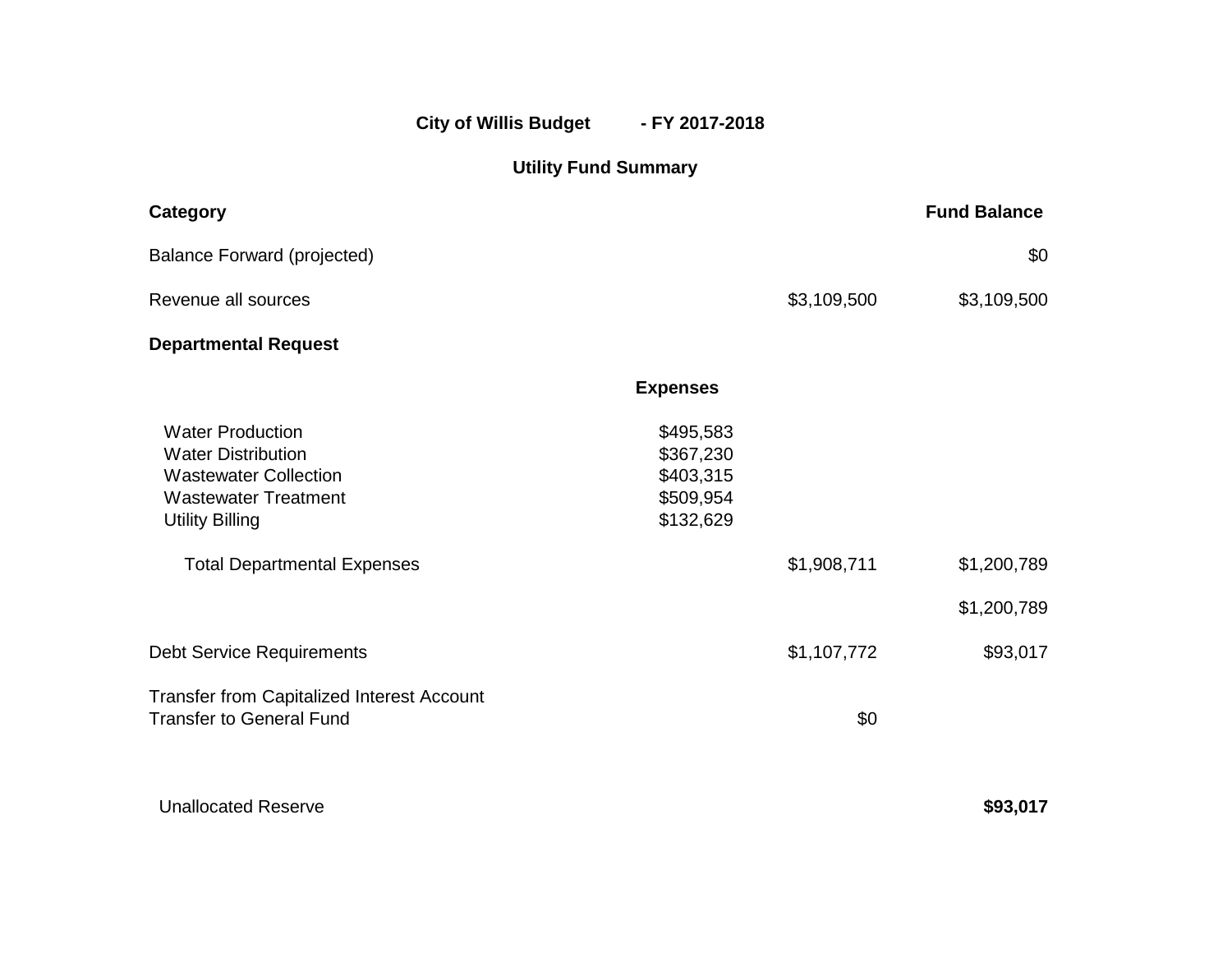## **City of Willis Budget FY 2017-2018 Hotel Tax Fund**

| <b>Category</b>                                                                                                             |                                        | <b>Fund Balance</b> |
|-----------------------------------------------------------------------------------------------------------------------------|----------------------------------------|---------------------|
| <b>Balance Forward-(projected)</b>                                                                                          |                                        | \$233,675           |
| Revenue                                                                                                                     | \$30,000                               |                     |
| Total                                                                                                                       |                                        | \$263,675           |
| <b>Expenditures</b><br><b>Website Yearly Maintenance</b><br><b>Website Hosting</b><br><b>Brochure Distribution</b><br>Total | \$3,150<br>\$600<br>\$1,400<br>\$5,150 |                     |

Balance \$258,525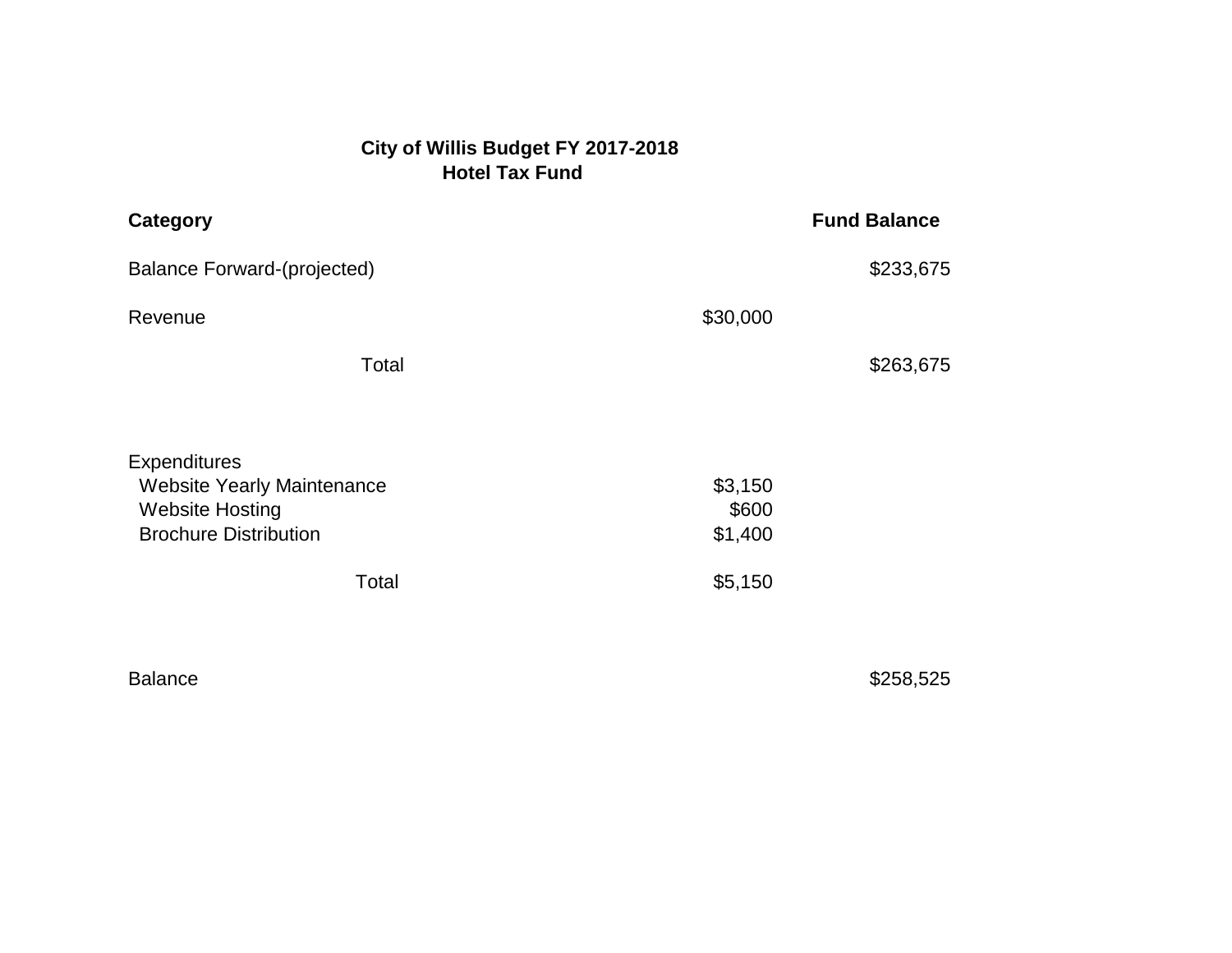## **City of Willis Budget FY 2017-2018** *Street Sales Tax*

| <b>Category</b>                     |            | <b>Fund Balance</b> |
|-------------------------------------|------------|---------------------|
| <b>Balance Forward</b>              |            | \$238,649           |
|                                     |            |                     |
| Revenue                             | \$345,000  |                     |
| Total                               |            | \$583,649           |
| Expense<br>Engineering<br>Equipment | \$0<br>\$0 |                     |
|                                     |            | \$583,649           |
| <b>Debt Service Requirements</b>    |            | \$343,295           |
|                                     |            |                     |
| <b>Balance</b>                      |            | \$240,354           |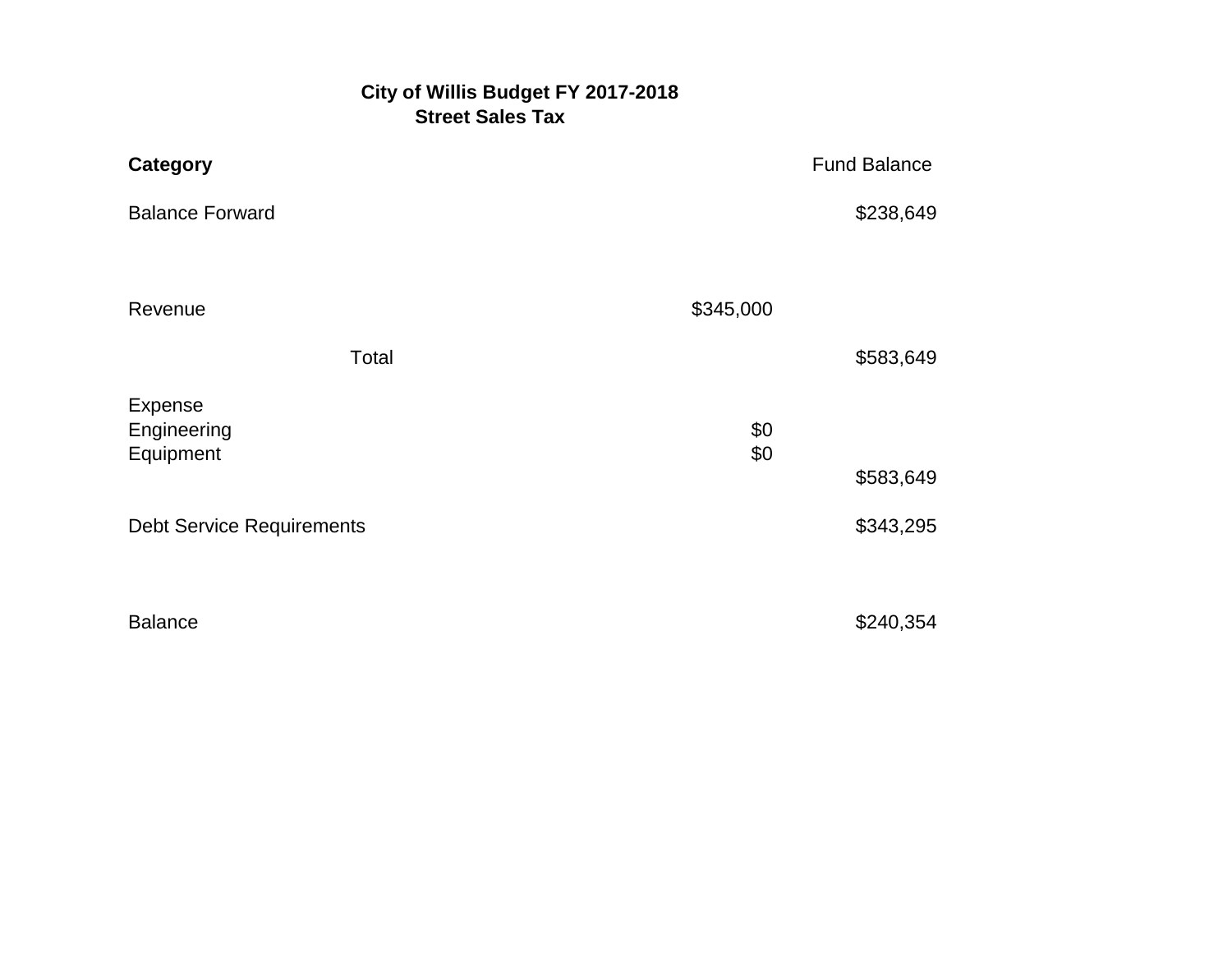#### 2017-2018 BUDGET REVENUES

| <b>DESCRIPTION</b>                  | 2015-2016        |                           | 2016-2017      |                           | 2016-2017      |                           | 2016-2017                    | 2017-2018 |                |
|-------------------------------------|------------------|---------------------------|----------------|---------------------------|----------------|---------------------------|------------------------------|-----------|----------------|
|                                     | Actual           |                           | <b>Budget</b>  |                           | 8-month        |                           | Proj Year-End                |           | Approved       |
|                                     |                  |                           |                |                           |                |                           |                              |           |                |
|                                     |                  |                           |                |                           |                |                           |                              |           |                |
| <b>Current Taxes</b>                | \$1,316,642.95   |                           | \$1,332,500.00 |                           | \$1,383,434.41 |                           | \$1,395,256.00               |           | \$1,455,900.00 |
| <b>Delinquent Taxes</b>             | \$<br>22,440.58  | \$                        | 20,000.00      | \$                        | 18,129.02      | \$                        | 22,890.00                    | \$        | 20,000.00      |
| <b>Penalty/Interest Taxes</b>       | \$<br>13,822.48  | \$                        | 20,000.00      | \$                        | 10,532.01      | \$                        | 14,215.00                    | \$        | 20,000.00      |
| <b>Excess VIT Funds Taxes</b>       | \$<br>1,249.28   | \$                        | 100.00         | $\boldsymbol{\mathsf{S}}$ | $\blacksquare$ | \$                        | $\qquad \qquad \blacksquare$ | \$        |                |
| 1% Sales Tax Rebate                 | \$1,330,261.76   |                           | \$1,395,000.00 | $\mathfrak{S}$            | 956,899.13     |                           | \$1,402,020.00               |           | \$1,395,800.00 |
| Franchise Tax                       | \$<br>282,906.54 | \$                        | 350,000.00     | \$                        | 124,773.48     | \$                        | 295,230.00                   | \$        | 345,500.00     |
| <b>Court-Time Payments</b>          | \$<br>2,949.90   | \$                        | 3,800.00       | $\boldsymbol{\mathsf{S}}$ | 2,153.70       | \$                        | 3,000.00                     | \$        | 2,800.00       |
| <b>Corporation Court</b>            | \$<br>121,345.06 | \$                        | 122,000.00     | \$                        | 101,417.35     | \$                        | 123,500.00                   | \$        | 85,400.00      |
| Court Cost Retainage                | \$<br>6,639.64   | \$                        | 10,000.00      | \$                        | 4,307.15       | \$                        | 6,500.00                     | \$        | 3,200.00       |
| <b>Warrant Fee</b>                  | \$<br>17,635.60  | \$                        | 28,000.00      | $\boldsymbol{\mathsf{S}}$ | 14,215.96      | \$                        | 18,520.00                    | \$        | 19,600.00      |
| <b>City Court Cost</b>              | \$<br>7,129.07   | \$                        | 12,000.00      | \$                        | 5,676.52       | \$                        | 8,456.00                     | \$        | 7,900.00       |
| Deferred Adjudication               | \$<br>12,488.00  | $\boldsymbol{\mathsf{S}}$ | 25,000.00      | \$                        | 5,329.10       | \$                        | 6,358.00                     | \$        | 17,500.00      |
| License and Fees-ABC                | \$<br>15,835.84  | $\mathfrak{S}$            | 18,000.00      | \$                        | 9,893.15       | \$                        | 10,000.00                    | \$        | 12,580.00      |
| <b>Building Permits</b>             | \$<br>41,142.50  | \$                        | 60,000.00      | \$                        | 52,877.38      | \$                        | 55,350.00                    | \$        | 60,000.00      |
| <b>Electrical Permits</b>           | \$<br>3,461.00   | $\mathfrak{S}$            | 8,000.00       | \$                        | 3,395.00       | \$                        | 5,000.00                     | \$        | 8,000.00       |
| <b>Mechanical Permits</b>           | \$<br>1,185.00   | \$                        | 3,500.00       | \$                        | 2,185.00       | \$                        | 2,890.00                     | \$        | 3,500.00       |
| <b>Plumbing Permits</b>             | \$<br>5,305.00   | \$                        | 5,000.00       | \$                        | 2,760.00       | \$                        | 3,200.00                     | \$        | 5,000.00       |
| <b>Gas Permits</b>                  | \$<br>75.00      | \$                        | 100.00         | \$                        | 75.00          | \$                        | 75.00                        | \$        | 100.00         |
| Code Enforcement                    | \$<br>5,355.00   | \$                        | 8,000.00       | $\boldsymbol{\mathsf{S}}$ | 4,745.00       | \$                        | 4,850.00                     | \$        | 8,000.00       |
| Garbage                             | \$<br>283,627.32 | \$                        | 285,000.00     | $\boldsymbol{\theta}$     | 192,338.24     | \$                        | 288,600.00                   | \$        | 290,000.00     |
| Garbage Sales Tax Retainage         | \$<br>113.44     | \$                        | 100.00         | \$                        | 76.35          | \$                        | 115.00                       | \$        | 100.00         |
| Interest Income                     | \$<br>307.98     | \$                        | 150.00         | $\boldsymbol{\mathsf{S}}$ | 402.40         | $\boldsymbol{\mathsf{S}}$ | 868.32                       | \$        | 600.00         |
| Miscellaneous Income                | \$<br>30,600.67  | \$                        | 10,500.00      | \$                        | 113,099.61     | \$                        | 137,659.61                   | \$        | 10,500.00      |
| WEDC/WCDC                           | \$<br>27,237.45  | \$                        | 60,000.00      | \$                        | 20,676.75      | \$                        | 35,200.00                    | \$        | 40,250.00      |
| Grants-Police Dept.                 | \$<br>3,389.90   | \$                        |                | $\boldsymbol{\mathsf{S}}$ | 2,335.48       | \$                        | 2,520.00                     | \$        |                |
| Omni                                | \$<br>356.46     | \$                        | 1,000.00       | $\boldsymbol{\mathsf{S}}$ | 216.77         | \$                        | 400.00                       | \$        | 1,000.00       |
|                                     |                  |                           |                |                           |                |                           |                              |           |                |
| <b>GENERAL FUND TOTALS</b>          | \$3,553,503.42   |                           | \$3,777,750.00 |                           | \$3,031,943.96 |                           | \$3,842,672.93               |           | \$3,813,230.00 |
| <b>Contingency/Reserves Balance</b> |                  |                           |                |                           |                |                           |                              | \$        | 732,809.00     |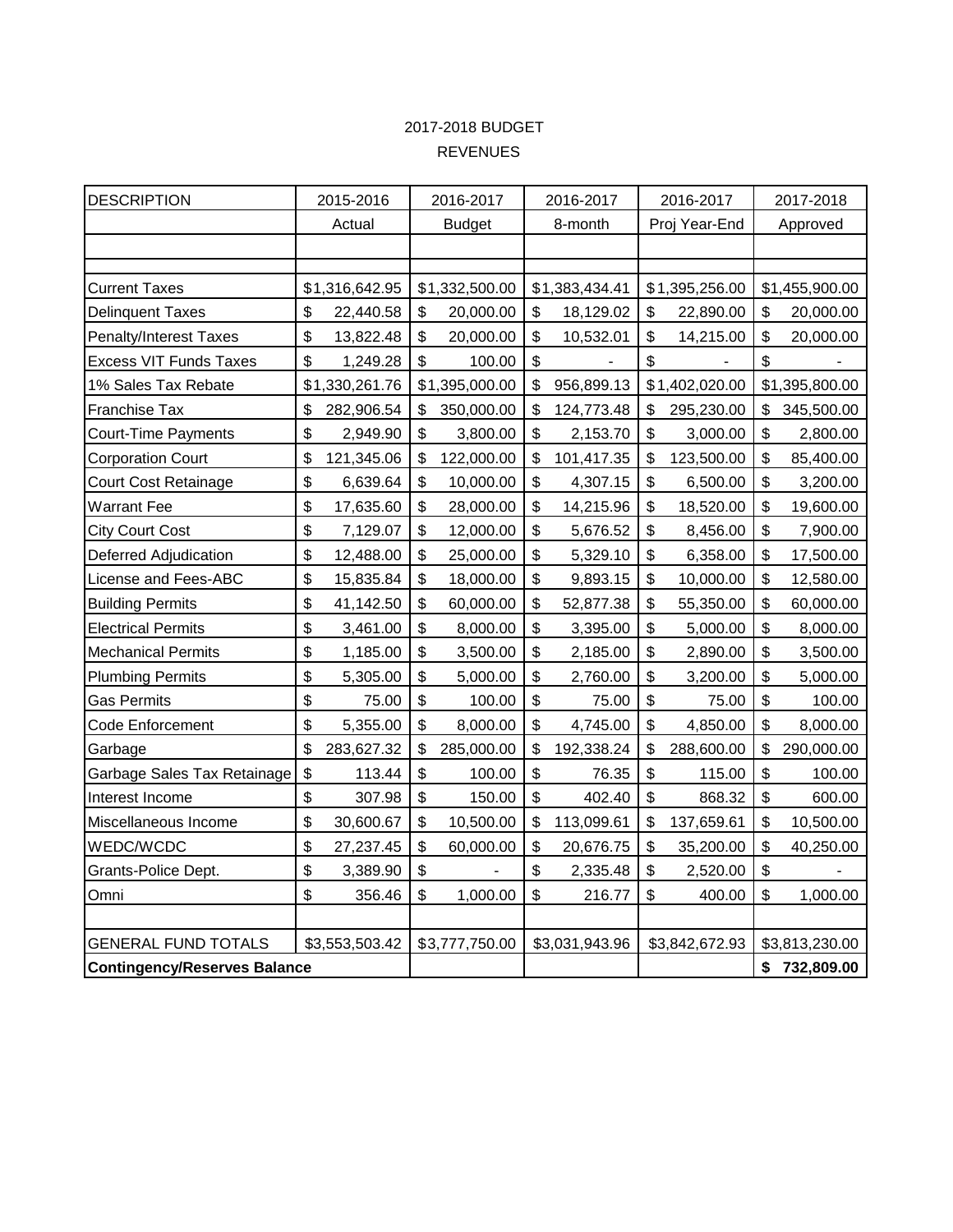| 2017-2018 BUDGET           |    |                          |    |                          |    |             |    |                |           |                |  |
|----------------------------|----|--------------------------|----|--------------------------|----|-------------|----|----------------|-----------|----------------|--|
| <b>REVENUES</b>            |    |                          |    |                          |    |             |    |                |           |                |  |
|                            |    |                          |    |                          |    |             |    |                |           |                |  |
| <b>DESCRIPTION</b>         |    | 2015-2016                |    | 2016-2017                |    | 2016-2017   |    | 2016-2017      | 2017-2018 |                |  |
|                            |    | Actual                   |    | <b>Budget</b>            |    | 8-month     |    | Proj Year-End  | Approved  |                |  |
|                            |    |                          |    |                          |    |             |    |                |           |                |  |
| UTILITY FUND               |    |                          |    |                          |    |             |    |                |           |                |  |
| <b>Water Usage Charges</b> | \$ | 874,941                  | \$ | 900,000.00               | \$ | 569,693     | \$ | 854,540.14     |           | \$1,415,000.00 |  |
| <b>Water Tap Fees</b>      | \$ | 8,424                    | \$ | 10,800.00                | \$ | 10,977      | \$ | 16,200.00      | \$        | 11,100.00      |  |
| <b>Service Charges</b>     | \$ | 20,885                   | \$ | 25,000.00                | \$ | 18,143      | \$ | 26,351.00      | \$        | 25,000.00      |  |
| Penalties                  | \$ | 66,050                   | \$ | 70,000.00                | \$ | 44,044      | \$ | 66,070.00      | \$        | 70,000.00      |  |
| <b>Sewer Usage Charges</b> | \$ | 698,930                  | \$ | 870,000.00               | \$ | 456,227     | \$ | 684,339.76     |           | \$1,085,200.00 |  |
| <b>Sewer Tap Fees</b>      | \$ | 4,504                    | \$ | 3,500.00                 | \$ | 4,210       | \$ | 4,210.00       | \$        | 3,500.00       |  |
| Lonestar Groundwater Fee   | \$ | 20,179                   | \$ | 25,000.00                | \$ | 12,307      | \$ | 19,500.00      | \$        | 23,500.00      |  |
| <b>WASW</b>                | \$ | 448,013                  | \$ | 470,000.00               | \$ | 302,226     | \$ | 453,339.65     | \$        | 475,000.00     |  |
| Interest Income            | \$ | 1,603                    | \$ | 200.00                   | \$ | 184         | \$ | 200.00         | \$        | 200.00         |  |
| Miscellaneous Income       | \$ | 619                      | \$ |                          | \$ | 16,687      | \$ | 32,680.00      | \$        | 1,000.00       |  |
| <b>FEMA Reimbursement</b>  | \$ | $\overline{\phantom{a}}$ | \$ | $\overline{\phantom{a}}$ | \$ |             |    |                | \$        |                |  |
|                            |    |                          |    |                          |    |             |    |                |           |                |  |
| UTILITY FUND TOTAL         | \$ | 2,144,147                |    | \$2,374,500.00           |    | \$1,434,699 |    | \$2,157,430.55 |           | \$3,109,500.00 |  |
|                            |    |                          |    |                          |    |             |    |                |           |                |  |
|                            |    |                          |    |                          |    |             |    |                |           |                |  |
|                            |    |                          |    |                          |    |             |    |                |           |                |  |
|                            |    |                          |    |                          |    |             |    |                |           |                |  |
|                            |    |                          |    |                          |    |             |    |                |           |                |  |
|                            |    |                          |    |                          |    |             |    |                |           |                |  |
|                            |    |                          |    |                          |    |             |    |                |           |                |  |
|                            |    |                          |    |                          |    |             |    |                |           |                |  |
|                            |    |                          |    |                          |    |             |    |                |           |                |  |
|                            |    |                          |    |                          |    |             |    |                |           |                |  |
|                            |    |                          |    |                          |    |             |    |                |           |                |  |
|                            |    |                          |    |                          |    |             |    |                |           |                |  |
|                            |    |                          |    |                          |    |             |    |                |           |                |  |
|                            |    |                          |    |                          |    |             |    |                |           |                |  |
|                            |    |                          |    |                          |    |             |    |                |           |                |  |
|                            |    |                          |    |                          |    |             |    |                |           |                |  |
|                            |    |                          |    |                          |    |             |    |                |           |                |  |
|                            |    |                          |    |                          |    |             |    |                |           |                |  |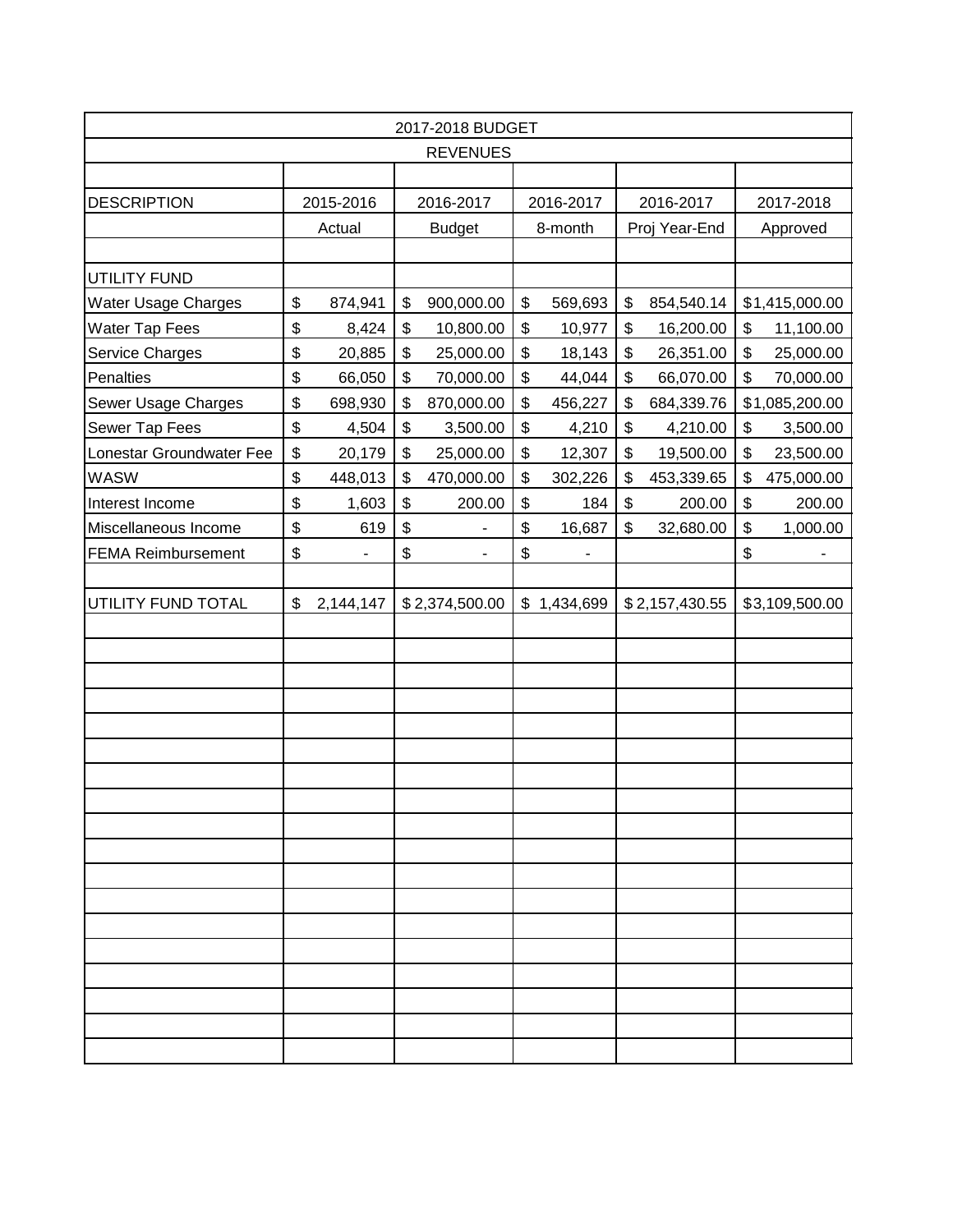| 2017-2018 BUDGET                  |              |            |                         |                          |           |              |           |               |                           |            |  |  |
|-----------------------------------|--------------|------------|-------------------------|--------------------------|-----------|--------------|-----------|---------------|---------------------------|------------|--|--|
| <b>RESTRICTED REVENUE</b>         |              |            |                         |                          |           |              |           |               |                           |            |  |  |
|                                   |              |            |                         |                          |           |              |           |               |                           |            |  |  |
| <b>DESCRIPTION</b>                |              | 2015-2016  |                         | 2016-2017                | 2016-2017 |              | 2016-2017 |               | 2017-2018                 |            |  |  |
|                                   |              | Actual     |                         | <b>Budget</b>            |           | 8-month      |           | Proj Year-End | Approved                  |            |  |  |
|                                   |              |            |                         |                          |           |              |           |               |                           |            |  |  |
| <b>DEBT SERVICE</b>               |              |            |                         |                          |           |              |           |               |                           |            |  |  |
| <b>Current Tax</b>                | \$           | 46,418.83  | \$                      | 48,000.00                | \$        | 86,680.81    | \$        | 90,200.00     | \$                        | 52,000.00  |  |  |
| <b>Delinquent Tax</b>             | \$           | 1,365.98   | \$                      | 1,500.00                 | \$        | 847.80       | \$        | 1,200.00      | \$                        | 1,500.00   |  |  |
| Penalty/Interest Tax              | \$           | 730.61     | \$                      | 1,500.00                 | \$        | 630.88       | \$        | 765.00        | \$                        | 1,500.00   |  |  |
| Interest Income                   | \$           | 86.51      | \$                      | 100.00                   | \$        | 39.58        | \$        | 95.00         | \$                        | 100.00     |  |  |
|                                   |              |            |                         |                          |           |              |           |               |                           |            |  |  |
| <b>DEBT SERVICE TOTAL</b>         | \$           | 48,601.93  | \$                      | 51,100.00                | \$        | 88,199.07    | \$        | 92,260.00     | \$                        | 55,100.00  |  |  |
|                                   |              |            |                         |                          |           |              |           |               |                           |            |  |  |
|                                   |              |            |                         |                          |           |              |           |               |                           |            |  |  |
| Hotel/Motel Tax                   | \$           | 28,012.45  | \$                      | 30,000.00                | \$        | 17,073.20    | \$        | 25,192.08     | \$                        | 30,000.00  |  |  |
|                                   |              |            |                         |                          |           |              |           |               |                           |            |  |  |
| <b>Street Sales Tax</b>           | $\mathbb{S}$ | 326,953.28 | \$                      | 345,000.00               |           | \$230,106.96 | \$        | 345,160.00    | $\boldsymbol{\mathsf{S}}$ | 345,000.00 |  |  |
|                                   |              |            |                         |                          |           |              |           |               |                           |            |  |  |
| <b>Municipal Court Technology</b> | \$           | 791.21     | \$                      | 1,500.00                 | \$        | 1,376.68     | \$        | 850.00        | \$                        | 1,100.00   |  |  |
|                                   |              |            |                         |                          |           |              |           |               |                           |            |  |  |
| <b>Municipal Court Security</b>   | \$           | 1,717.28   | \$                      | 1,500.00                 | \$        | 2,546.88     | \$        | 2,150.00      | \$                        | 1,100.00   |  |  |
|                                   |              |            |                         |                          |           |              |           |               |                           |            |  |  |
| Chapter 18                        | \$           | 0.36       | \$                      | $\overline{\phantom{a}}$ | \$        | 0.24         | \$        | 0.36          |                           |            |  |  |
|                                   |              |            |                         |                          |           |              |           |               |                           |            |  |  |
| Chapter 59                        | \$           | 11,193.62  | \$                      | $\overline{\phantom{a}}$ | \$        | 4.55         | \$        | 6.87          |                           |            |  |  |
|                                   |              |            |                         |                          |           |              |           |               |                           |            |  |  |
| <b>TIRZ</b>                       | \$           | 86,497.68  | $\overline{\mathbf{S}}$ | 47,877.00                | \$        | 87,494.48    | \$        | 87,497.00     | $\overline{\mathcal{E}}$  | 60,520.00  |  |  |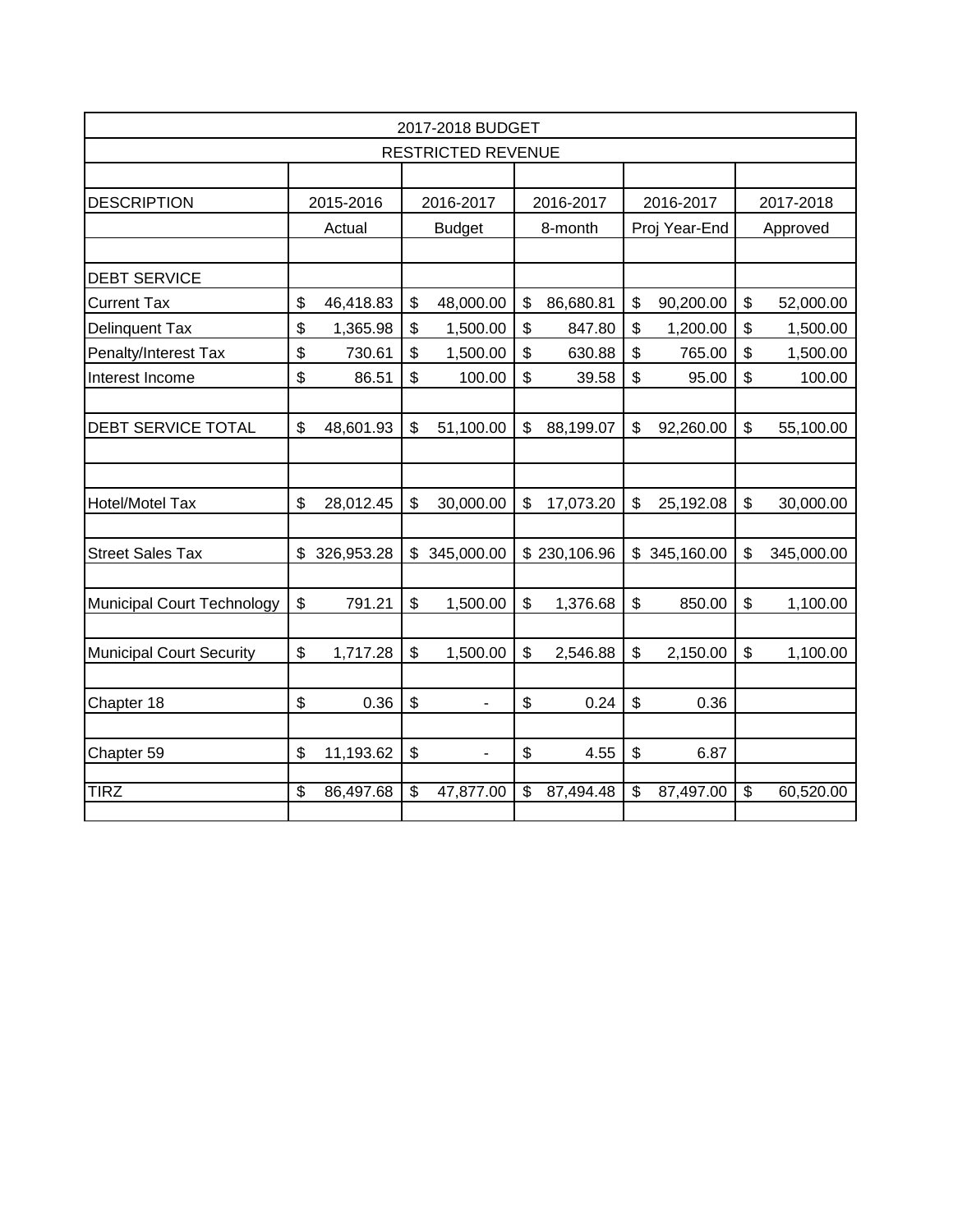|                         |              | 2017-2018 BUDGET   |              |               |              |
|-------------------------|--------------|--------------------|--------------|---------------|--------------|
|                         |              | RESTRICTED REVENUE |              |               |              |
|                         |              |                    |              |               |              |
| <b>DESCRIPTION</b>      | 2015-2016    | 2016-2017          | 2016-2017    | 2016-2017     | 2017-2018    |
|                         | Actual       | <b>Budget</b>      | 8-month      | Proj Year-End | Approved     |
| <b>WCDC</b>             |              |                    |              |               |              |
| Sales Tax               | \$489,335.32 | \$475,000.00       | \$344,071.70 | \$495,285.14  | \$430,000.00 |
| Interest Income         | \$3,502.63   | \$1,000.00         | \$3,026.29   | \$4,539.00    | \$2,000.00   |
| <b>WCDC TOTAL</b>       | \$492,837.95 | \$476,000.00       | \$347,097.99 | \$499,824.14  | \$432,000.00 |
|                         |              |                    |              |               |              |
|                         |              |                    |              |               |              |
|                         |              |                    |              |               |              |
|                         |              |                    |              |               |              |
| <b>WEDC</b>             |              |                    |              |               |              |
| Sales Tax               | \$488,620.44 | \$475,000.00       | \$343,345.87 | \$495,285.14  | \$460,000.00 |
| <b>Recycling Center</b> | \$13.75      | $\mathcal{S}$ -    | \$0.00       | \$0.00        | 0            |
| Interest Income         | \$3,309.34   | \$1,000.00         | \$3,173.29   | \$4,759.93    | \$3,000.00   |
| <b>WEDC TOTAL</b>       | \$491,943.53 | \$476,000.00       | \$346,519.16 | \$500,045.07  | \$463,000.00 |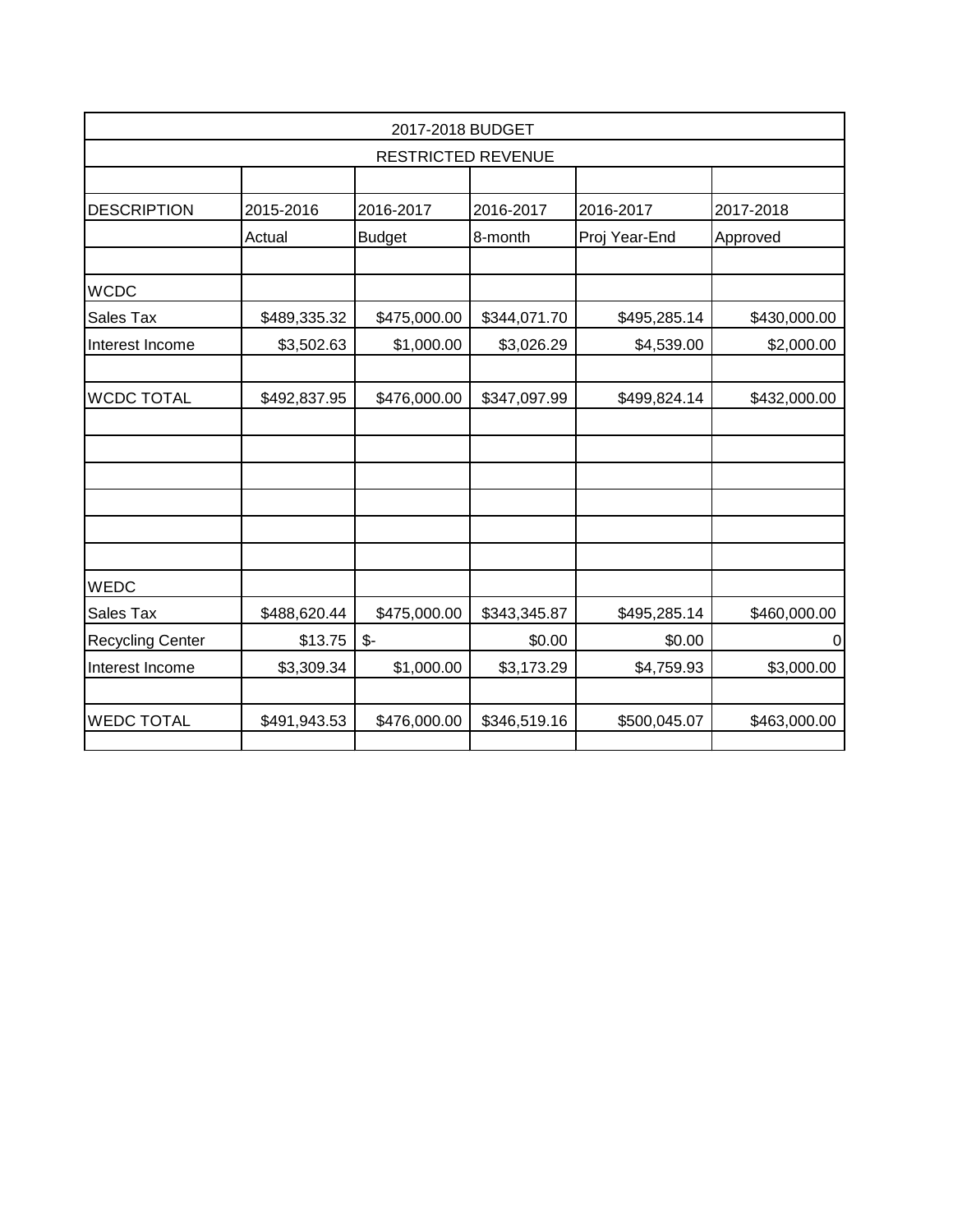#### CITY OF WILLIS BUDGET FY 2017-2018

Debt Service

| No.        | Category                          | <b>Budget</b> | <b>Budget</b> | <b>Budget</b>           | Reference                           |
|------------|-----------------------------------|---------------|---------------|-------------------------|-------------------------------------|
|            |                                   | 2015-2016     | 2016-2017     | 2017-2018               |                                     |
| 5950006800 | <b>Debt Service - Tax</b>         |               |               |                         |                                     |
| 5900006811 | <b>Bond Principal</b>             | \$50,000.00   | \$25,500.00   | \$63,750.00             | <b>EXHIBIT: K</b>                   |
| 5900006812 | <b>Bond Interest</b>              | \$16,770.00   | \$16,275.00   | \$14,490.00             |                                     |
| 5900006813 | Paying Agent                      | \$250.00      | \$250.00      | \$250.00                |                                     |
|            | <b>Total Debt Service Tax</b>     | \$67,020.00   | \$42,025.00   | \$78,490.00             |                                     |
| 2348006800 | <b>Debt Service - Street Tax</b>  |               |               |                         |                                     |
| 2348006811 | <b>Bond Principal</b>             | \$52,800.00   | \$176,000.00  | \$186,000.00            | EXHIBIT: J, K, M                    |
| 2348006812 | <b>Bond Interest</b>              | \$139,922.00  | \$160,029.50  | \$156,545.50            |                                     |
| 2348006813 | Paying Agent                      | \$750.00      | \$750.00      | \$750.00                |                                     |
|            | <b>Total Debt Serv Street Tax</b> | \$193,472.00  | \$336,779.50  | \$343,295.50            |                                     |
| 7943006800 | <b>Debt Service Water</b>         |               |               |                         |                                     |
| 7943006811 | <b>Bond Principal</b>             | \$456,544.29  | \$479,794.70  | \$406,631.00            | EXHIBIT:H, I, J, K, N               |
| 7943006812 | <b>Bond Interest</b>              | \$206,546.47  | \$244,812.56  | \$373,589.49            |                                     |
| 7943006813 | Paying Agent                      | \$4,250.00    | \$4,250.00    | \$4,250.00              |                                     |
|            | <b>Total Debt Service Water</b>   | \$667,340.76  | \$728,857.26  | \$784,470.49            |                                     |
| 7944006800 | <b>Debt Service Sewer</b>         |               |               |                         |                                     |
| 7944006811 | <b>Bond Principal</b>             | \$100,000.00  | \$100,000.00  | \$87,631.00             | EXHIBIT: F, J, N                    |
| 7944006812 | <b>Bond Interest</b>              | \$144,712.00  | \$87,507.00   | \$233,170.99            |                                     |
| 7944006813 | Paying Agent                      | \$2,500.00    | \$2,500.00    | \$2,500.00              |                                     |
|            | <b>Total Debt ServiceSewer</b>    | \$247,212.00  | \$190,007.00  | \$323,301.99            |                                     |
| 2040006800 | <b>Debt Service - EDC</b>         |               |               |                         |                                     |
| 2040006811 | <b>Bond Principal</b>             | \$68,250.00   | \$110,100.00  |                         | \$148,419.00 EXHIBIT: D, G, K, L, N |
| 2040006812 | <b>Bond Interest</b>              | \$59,561.00   | \$77,725.46   | \$91,360.28             |                                     |
| 2040006813 | Paying Agent                      | \$2,250.00    | \$2,250.00    | \$2,250.00              |                                     |
|            | <b>Total Debt Service Tax</b>     | \$130,061.00  | \$190,075.46  | \$242,029.28            |                                     |
| 2140006800 | <b>Debt Service - CDC</b>         |               |               |                         |                                     |
|            |                                   |               |               |                         |                                     |
| 2140006811 | <b>Bond Principal</b>             | \$46,000.00   | \$52,000.00   | \$68,369.00             | EXHIBIT: L, N                       |
| 2140006812 | <b>Bond Interest</b>              | \$30,657.22   | \$26,521.20   | \$46,161.66             |                                     |
| 2140006813 | Paying Agent                      | \$2,250.00    | \$2,250.00    | \$2,250.00              |                                     |
|            | <b>Total Debt Service Tax</b>     | \$78,907.22   | \$80,771.20   | \$116,780.66            |                                     |
|            |                                   |               |               |                         |                                     |
| 1240006800 | <b>Debt Service - TIRZ</b>        |               |               |                         |                                     |
| 1240006811 | <b>Bond Principal</b>             | \$32,200.00   | \$36,400.00   | $\overline{$39,200.00}$ | EXHIBIT: L                          |
| 1240006812 | <b>Bond Interest</b>              | \$21,460.06   | \$18,564.84   | \$16,502.08             |                                     |
| 1240006813 | Paying Agent                      | \$250.00      | \$250.00      | \$250.00                |                                     |
|            |                                   |               |               |                         |                                     |
|            | <b>Total Debt Service Tax</b>     | \$53,910.06   | \$55,214.84   | \$55,952.08             |                                     |

\$1,437,923.04 \$ 1,623,730.26 \$1,944,320.00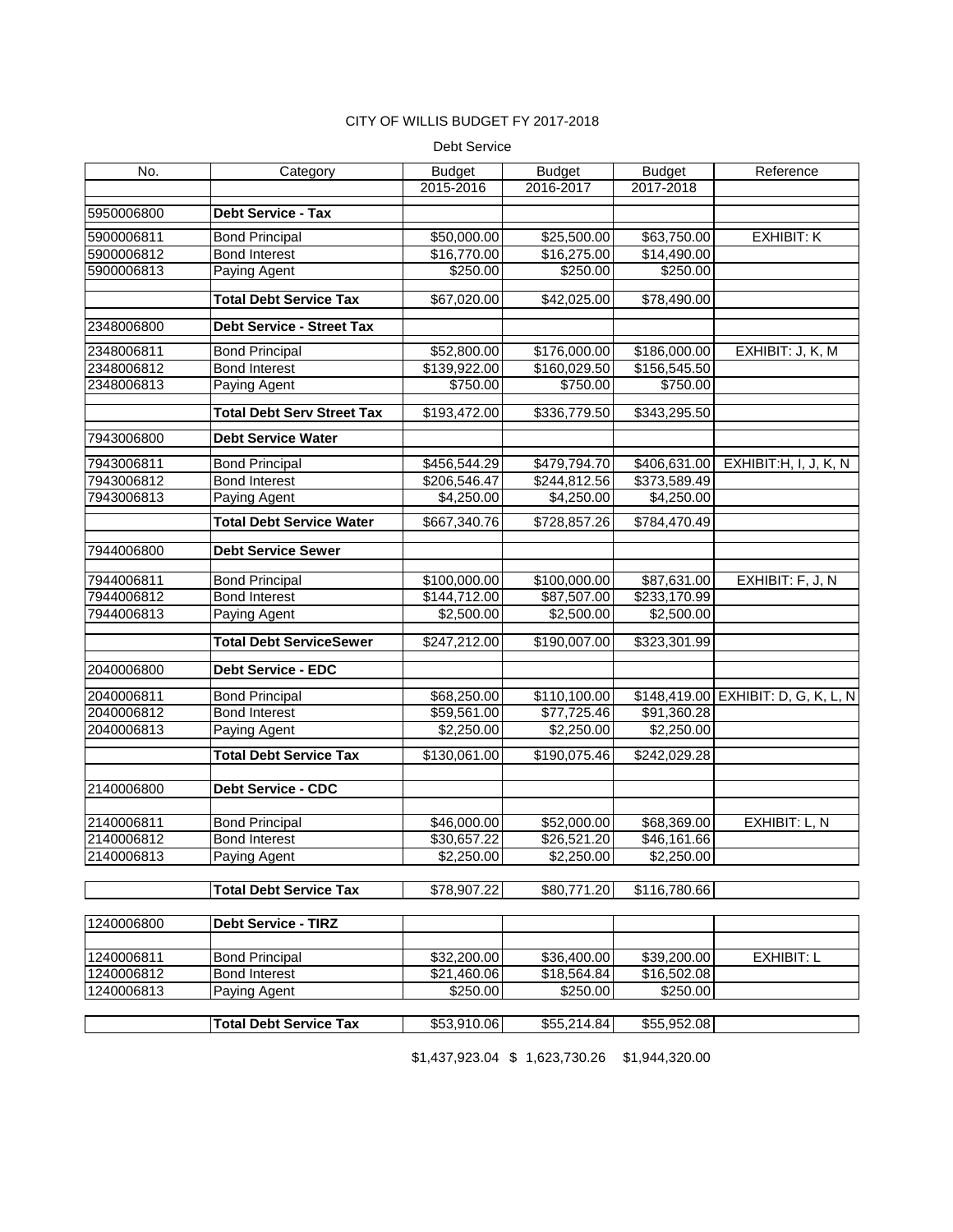## CITY OF WILLIS BUDGET FY 2017-18

# Operation and Maintenance

## Administration-Mayor, City Council,City Manager, City Secretary

| No.        | Category                    | Actual        |                           | Approved    |                | 8 mo    |                          | Projected | Approved                  |         |  |
|------------|-----------------------------|---------------|---------------------------|-------------|----------------|---------|--------------------------|-----------|---------------------------|---------|--|
|            |                             | 2015-16       |                           | 2016-17     |                | 2016-17 |                          | 2016-17   |                           | 2017-18 |  |
|            |                             |               |                           |             |                |         |                          |           |                           |         |  |
| 1940106100 | <b>Personnel</b>            | \$<br>391,567 | \$                        | 312,838     | \$             | 205,623 | $\$\$                    | 312,919   | \$                        | 318,697 |  |
|            |                             |               |                           |             |                |         |                          |           |                           |         |  |
|            |                             |               |                           |             |                |         |                          |           | $\boldsymbol{\mathsf{S}}$ |         |  |
| 1940106200 | <b>Supplies</b>             | \$<br>18,112  | \$                        | 19,000      | \$             | 11,198  | $\$\$                    | 19,050    |                           | 21,800  |  |
|            |                             |               |                           |             |                |         |                          |           |                           |         |  |
| 1940106300 | <b>Maintenance</b>          | \$<br>49,039  | \$                        | 54,800      | \$             | 35,239  | $\boldsymbol{\theta}$    | 64,430    | \$                        | 65,000  |  |
|            |                             |               |                           |             |                |         |                          |           |                           |         |  |
|            |                             |               |                           |             |                |         |                          |           |                           |         |  |
| 1940106400 | <b>Miscellaneous/Sundry</b> | \$<br>50,499  | \$                        | 89,250      | \$             | 38,810  | $\$\$                    | 62,089    | $\boldsymbol{\mathsf{S}}$ | 90,250  |  |
|            |                             |               |                           |             |                |         |                          |           |                           |         |  |
| 1940106500 | <b>Contract Services</b>    | \$<br>352,421 | \$                        | 365,200     | $\mathcal{S}$  | 318,057 | $\$\$                    | 372,281   | $\boldsymbol{\mathsf{S}}$ | 385,000 |  |
|            |                             |               |                           |             |                |         |                          |           |                           |         |  |
|            |                             |               |                           |             |                |         |                          |           |                           |         |  |
| 1940106600 | <b>Utilities</b>            | \$<br>11,674  | $\boldsymbol{\mathsf{S}}$ | 11,500      | $\mathfrak{S}$ | 5,275   | $\overline{\mathcal{G}}$ | 11,500    | $\overline{\mathcal{G}}$  | 12,500  |  |
|            |                             |               |                           |             |                |         |                          |           |                           |         |  |
|            |                             |               |                           |             |                |         |                          |           |                           |         |  |
| 1940106700 | <b>Capital Outlay</b>       | \$            | \$                        | 155,200     | $\mathcal{S}$  | 35,439  | $\$\$                    | 40,482    | \$                        |         |  |
|            |                             |               |                           |             |                |         |                          |           |                           |         |  |
|            |                             | \$            |                           |             |                |         |                          |           |                           |         |  |
|            | <b>TOTAL ADMINISTRATION</b> | 873,312       |                           | \$1,007,788 | $\mathcal{S}$  | 649,642 | \$                       | 882,751   | $\mathbb{S}$              | 893,247 |  |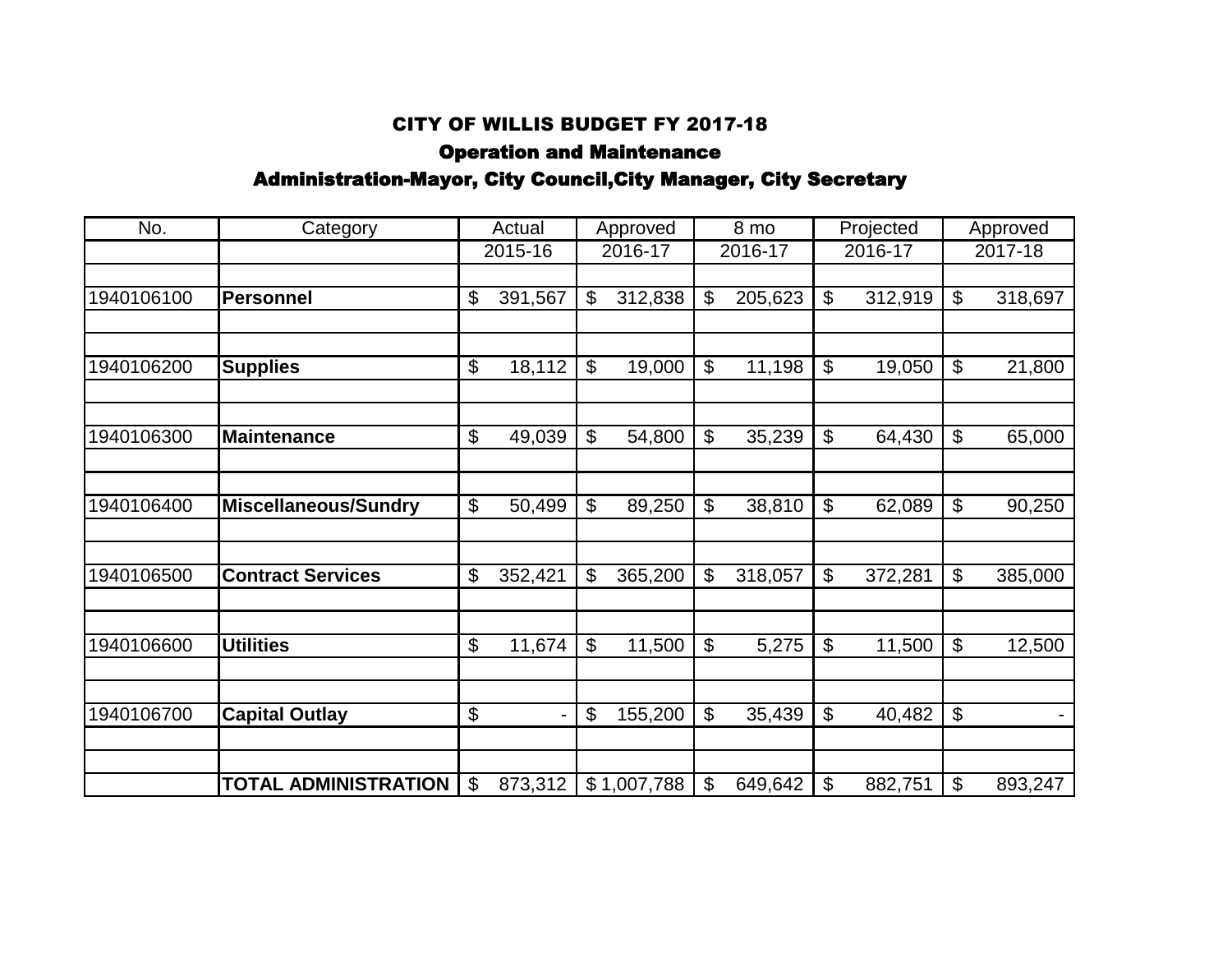## **City of Willis Budget FY 2017-18 Community Development Accounts Summary**

| No.        | Category                    | Approved      | Approved       | Requested     | 75% YTD       | Proj Year End | Approved      |
|------------|-----------------------------|---------------|----------------|---------------|---------------|---------------|---------------|
|            |                             | 2014-15       | 2015-16        | 2016-17       | 2016-17       | 2016-17       | 2017-18       |
|            |                             |               |                |               |               |               |               |
| 1941106100 | Personnel                   | \$197,853     | \$206,309      | $$206,309$ \$ | 113,297       | \$194,480     | \$221,562     |
|            |                             |               |                |               |               |               |               |
| 1941106200 | <b>Supplies</b>             | 11,700        | 9,500          | 9,500         | 4,129         | 8,300         | 8,300         |
|            |                             |               |                |               |               |               |               |
| 1941106300 | <b>Maintenance</b>          | 10,300        | 12,300         | 12,300        | 9,426         | 11,200        | 12,300        |
|            |                             |               |                |               |               |               |               |
| 1941106500 | <b>Miscellaneous/Sundry</b> | 9,220         | 7,720          | 7,720         | 2,932         | 6,431         | 7,470         |
|            |                             |               |                |               |               |               |               |
| 1941106500 | <b>Contract Services</b>    | 45,500        | 50,304         | 50,304        | 14,403        | 36,500        | 50,500        |
|            |                             |               |                |               |               |               |               |
| 1941106600 | <b>Utilities</b>            | 1,200         | 1,200          | 1,200         | 680           | 1,200         | 1,200         |
|            |                             |               |                |               |               |               |               |
| 1941106700 | <b>Capital Outlay</b>       | 21,209        | $\overline{0}$ | 0             | 21,209        | 01            | 0             |
|            |                             |               |                |               |               |               |               |
|            |                             |               |                |               |               |               |               |
|            | <b>TOTAL COMMUNITY DEV</b>  | \$<br>296,982 | 287,333<br>\$  | 287,333<br>\$ | \$<br>166,076 | \$<br>258,111 | 301,332<br>\$ |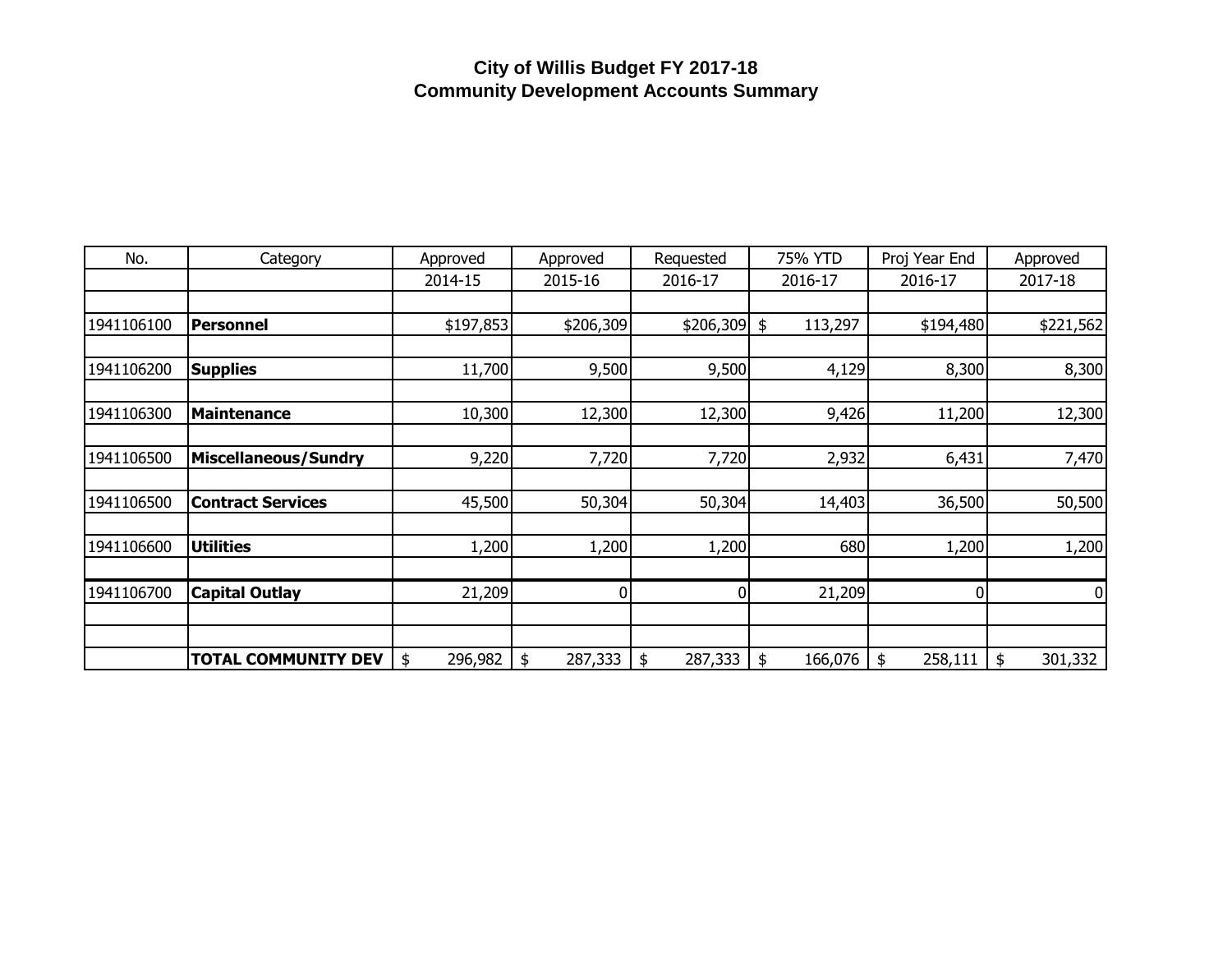#### **City of Willis Budget - FY 2017 - 2018 Police Department Summary Page**

| No. | Category                 | Actual<br>$2015 - 16$ |                           | <b>Budget</b><br>2016 - 17 |    | Proj Year-End<br>2016 - 17 |                           | Requested<br>$2017 - 18$ |                           | Approved<br>2017 - 18 |
|-----|--------------------------|-----------------------|---------------------------|----------------------------|----|----------------------------|---------------------------|--------------------------|---------------------------|-----------------------|
|     | Personnel                | \$<br>1,220,281       | \$                        | 1,325,554                  | \$ | 1,256,561                  | \$                        | 1,340,290                | \$                        | 1,445,758             |
|     | <b>Supplies</b>          | \$<br>71,216          | \$                        | 102,468                    | \$ | 79,784                     | \$                        | 104,968                  | \$                        | 111,076               |
|     | Maintenance              | \$<br>71,789          | \$                        | 99,286                     | \$ | 87,839                     | \$                        | 103,964                  | \$                        | 108,021               |
|     | Misc & Sundry            | \$<br>82,150          | \$                        | 84,843                     | \$ | 84,039                     | \$                        | 85,660                   | \$                        | 96,470                |
|     | <b>Contract Services</b> | \$<br>1,226           | \$                        | 8,850                      | \$ | 7,473                      | \$                        | 6,180                    | \$                        | 6,180                 |
|     | <b>Utilities</b>         | \$<br>13,444          | \$                        | 15,000                     | \$ | 12,766                     | \$                        | 15,000                   | \$                        | 15,000                |
|     | Total O & M              | \$<br>1,460,106       | \$                        | 1,636,001                  | \$ | 1,528,462                  | \$                        | 1,656,062                | $\boldsymbol{\mathsf{S}}$ | 1,782,505             |
|     |                          |                       |                           |                            |    |                            |                           |                          |                           |                       |
|     | Capital Outlay           | \$<br>$21,753$ \$     |                           | -                          | \$ | 52,000                     | $\boldsymbol{\mathsf{S}}$ |                          | \$                        | 78,000                |
|     |                          |                       |                           |                            |    |                            |                           |                          |                           |                       |
|     | <b>Total Budget</b>      | \$<br>1,481,859       | $\boldsymbol{\mathsf{S}}$ | 1,636,001                  | \$ | 1,580,462                  | \$                        | 1,656,062                | \$                        | 1,860,505             |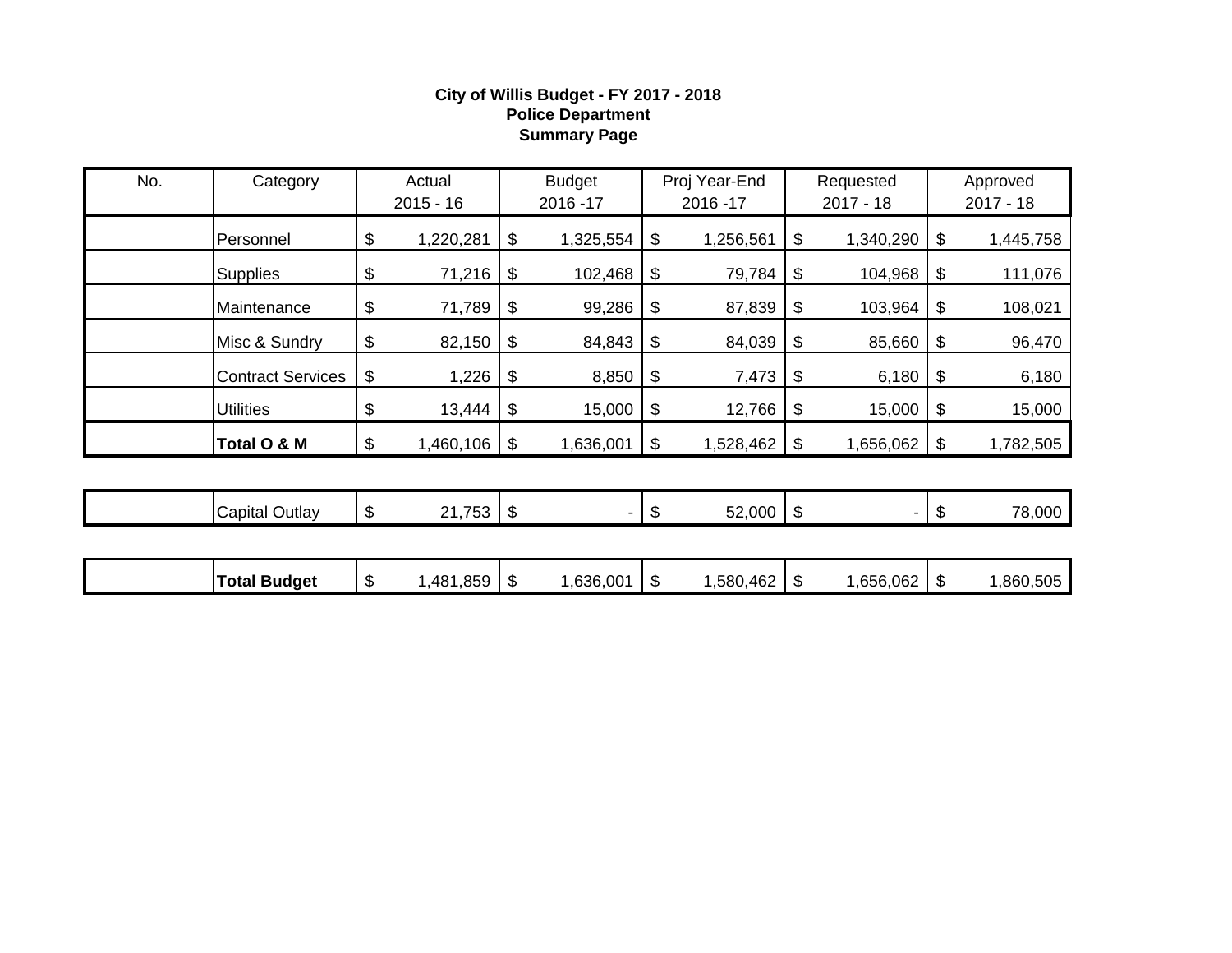#### CITY OF WILLIS BUDGET FY 2017-2018

#### Operation and Maintenance

Court

| No.        | Category                 | Actual       | <b>Budget</b> | 8 Mo Exp    | Proj Year-End | Approved        |
|------------|--------------------------|--------------|---------------|-------------|---------------|-----------------|
|            |                          | 2015-2016    | 2016-2017     | 2016-2017   | 2015-2016     | 2017-2018       |
|            |                          |              |               |             |               |                 |
| 1949106100 | <b>Personnel</b>         | \$68,863.28  | \$73,654.21   | \$45,556.42 | \$73,654.21   | 70,918.75<br>\$ |
|            |                          |              |               |             |               |                 |
| 1949106200 | <b>Supplies</b>          | \$2,717.84   | \$4,780.00    | \$2,566.13  | \$4,780.00    | \$9,914.00      |
|            |                          |              |               |             |               |                 |
| 1949106300 | Maintenance              | \$4,490.00   | \$6,200.00    | \$3,562.50  | \$6,200.00    | \$6,200.00      |
|            |                          |              |               |             |               |                 |
| 1949106400 | Miscellaneous/Sundry     | \$3,306.30   | \$4,886.00    | \$1,371.42  | \$4,886.00    | \$4,886.00      |
|            |                          |              |               |             |               |                 |
| 1949106500 | <b>Contract Services</b> | \$21,470.00  | \$21,420.00   | \$14,380.00 | \$21,420.00   | \$21,470.00     |
|            |                          |              |               |             |               |                 |
| 1949106600 | <b>Utilities</b>         | \$0.00       | \$0.00        | \$0.00      | \$0.00        | \$0.00          |
|            |                          |              |               |             |               |                 |
| 1949106700 | <b>Capital Outlay</b>    | \$0.00       | \$2,000.00    | \$0.00      | \$2,000.00    | \$2,000.00      |
|            |                          |              |               |             |               |                 |
|            | <b>TOTAL COURT</b>       | \$100,847.42 | \$112,940.21  | \$67,436.47 | \$112,940.21  | \$115,388.75    |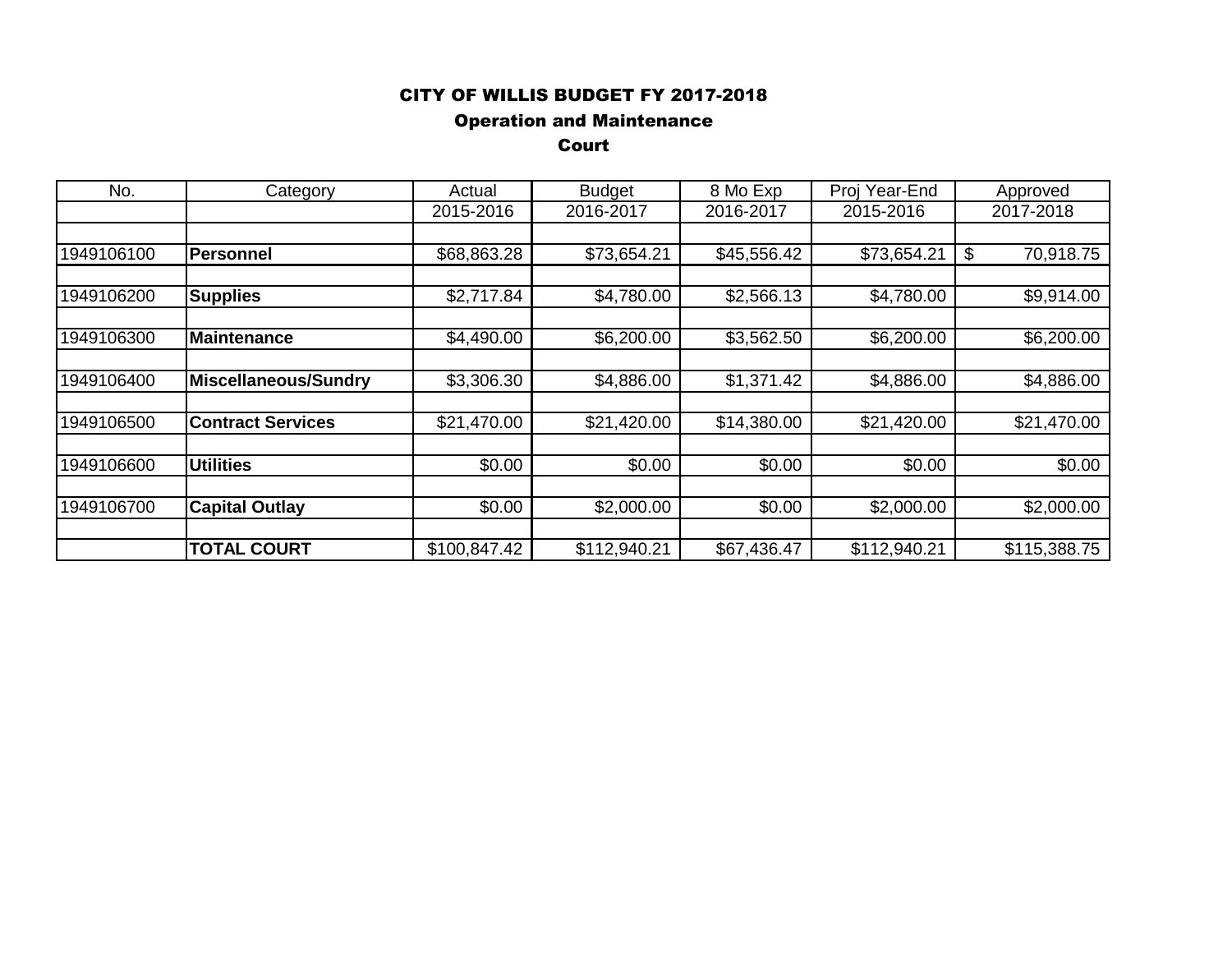# Operation and Maintenance CITY OF WILLIS BUDGET FY 2017-2018 Utility Billing

| No.         | Category                    | Actual               |                            | Approved |                           | 8 mo    |                           | Projected | Approved              |         |
|-------------|-----------------------------|----------------------|----------------------------|----------|---------------------------|---------|---------------------------|-----------|-----------------------|---------|
|             |                             | 2015-16              |                            | 2016-17  |                           | 2016-17 | 2016-17                   |           | 2017-2018             |         |
|             |                             |                      |                            |          |                           |         |                           |           |                       |         |
| 7942106100  | Personnel                   | \$<br>95,233         | $\boldsymbol{\mathsf{S}}$  | 103,780  | $\boldsymbol{\mathsf{S}}$ | 55,806  | \$                        | 69,142    | \$                    | 93,829  |
|             |                             |                      |                            |          |                           |         |                           |           |                       |         |
|             |                             |                      |                            |          |                           |         |                           |           |                       |         |
| 7942106200  | <b>Supplies</b>             | \$<br>515            | $\boldsymbol{\theta}$      | 1,250    | $\boldsymbol{\theta}$     | 73      | $\boldsymbol{\mathsf{S}}$ | 1,030     | \$                    | 1,250   |
|             |                             |                      |                            |          |                           |         |                           |           |                       |         |
| 71942106300 | <b>Maintenance</b>          | \$<br>-              | $\boldsymbol{\mathsf{\$}}$ | 1,250    | $\boldsymbol{\mathsf{S}}$ |         | $\boldsymbol{\mathsf{S}}$ | 1,250     | $\mathfrak{S}$        | 1,250   |
|             |                             |                      |                            |          |                           |         |                           |           |                       |         |
|             |                             |                      |                            |          |                           |         |                           |           |                       |         |
| 7942106400  | <b>Miscellaneous/Sundry</b> | \$<br>$\overline{a}$ | \$                         | -        | \$                        |         | $\boldsymbol{\theta}$     |           | $\boldsymbol{\theta}$ |         |
|             |                             |                      |                            |          |                           |         |                           |           |                       |         |
| 7942106500  | <b>Contract Services</b>    | \$<br>34,355         | $\boldsymbol{\mathsf{S}}$  | 34,500   | \$                        | 25,496  | $\boldsymbol{\mathsf{S}}$ | 35,500    | \$                    | 36,300  |
|             |                             |                      |                            |          |                           |         |                           |           |                       |         |
|             |                             |                      |                            |          |                           |         |                           |           |                       |         |
| 7942106600  | <b>Utilities</b>            | \$<br>$\blacksquare$ |                            |          | \$                        |         | $\overline{\Theta}$       |           |                       |         |
|             |                             |                      |                            |          |                           |         |                           |           |                       |         |
|             |                             |                      |                            |          |                           |         |                           |           |                       |         |
| 7942106700  | <b>Capital Outlay</b>       | \$<br>$\blacksquare$ |                            |          | \$                        |         |                           |           |                       |         |
|             |                             |                      |                            |          |                           |         |                           |           |                       |         |
|             |                             |                      |                            |          |                           |         |                           |           |                       |         |
|             | <b>TOTAL ADMINISTRATION</b> | \$<br>130,102        | $\boldsymbol{\mathsf{S}}$  | 140,780  | \$                        | 81,375  | $\boldsymbol{\mathsf{S}}$ | 106,922   | \$                    | 132,629 |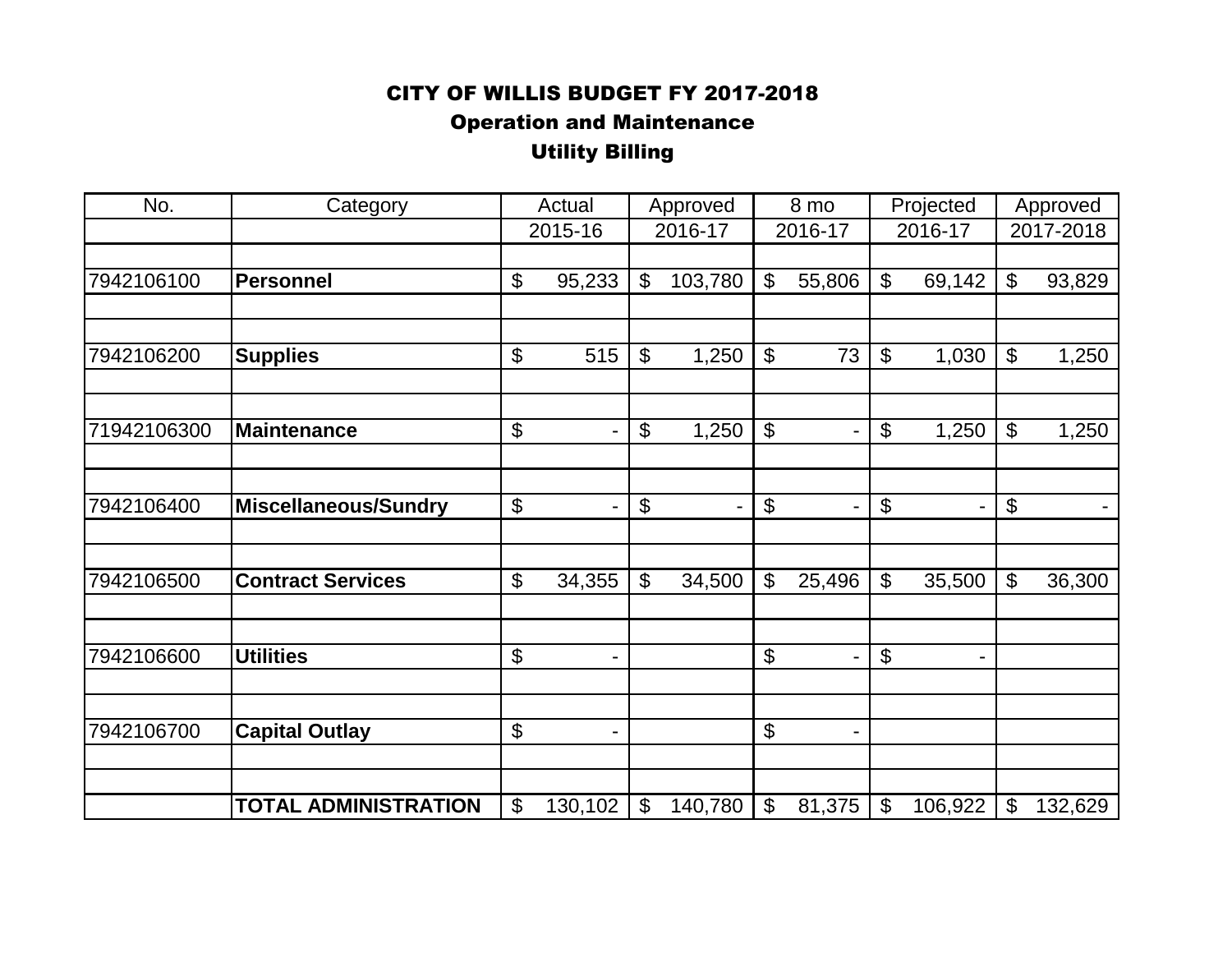# **CITY OF WILLIS BUDGET FY 2017-2018 Operation and Maintenance Water Division-Water Production**

|            |                                    |                     |          | Department: | <b>Water</b>      |                        |
|------------|------------------------------------|---------------------|----------|-------------|-------------------|------------------------|
|            | <b>Summary Page</b>                |                     |          | Division:   | <b>Production</b> |                        |
|            | Category                           | Actual              | Approved | 8 Mo Exp    | Proj Year-End     | <b>Budget Approved</b> |
|            |                                    | 2015-2016 2016-2017 |          | 2016-2017   | 2016-2017         | 2017-2018              |
|            |                                    |                     |          |             |                   |                        |
| 7943106100 | <b>Total Personnel</b>             | 112,151             | 102,240  | 82,617      | 122,110           | 122,869                |
|            |                                    |                     |          |             |                   |                        |
| 7943106815 | <b>Total Supplies</b>              | 27,157              | 32,240   | 18,809      | 30,777            | 37,240                 |
|            |                                    |                     |          |             |                   |                        |
| 7943106817 | <b>Total Maintenance</b>           | 51,209              | 78,050   | 54,969      | 79,289            | 81,800                 |
|            |                                    |                     |          |             |                   |                        |
| 7943106817 | <b>Total Miscellaneous/Sundry</b>  | 16,333              | 19,750   | 13,365      | 19,582            | 19,750                 |
|            |                                    |                     |          |             |                   |                        |
| 7943106500 | <b>Total Contract Services</b>     | 40,429              | 68,890   | 24,708      | 65,000            | 67,924                 |
| 7943106200 | <b>Total Utilities</b>             | 97,248              | 113,500  | 59,412      | 98,500            | 113,500                |
|            |                                    |                     |          |             |                   |                        |
|            | <b>Total Operations and Maint.</b> | 344,526             | 414,670  | 253,879     | 415,258           | 443,083                |
|            |                                    |                     |          |             |                   |                        |
| 7943106700 | <b>Total Capital Outlay</b>        | 8,476               | 30,250   | $\mathbf 0$ | 10,250            | 52,500                 |
|            |                                    |                     |          |             |                   |                        |
|            | <b>TOTAL WATER PRODUCTION</b>      | 353,002             | 444,920  | 253,879     | 425,508           | 495,583                |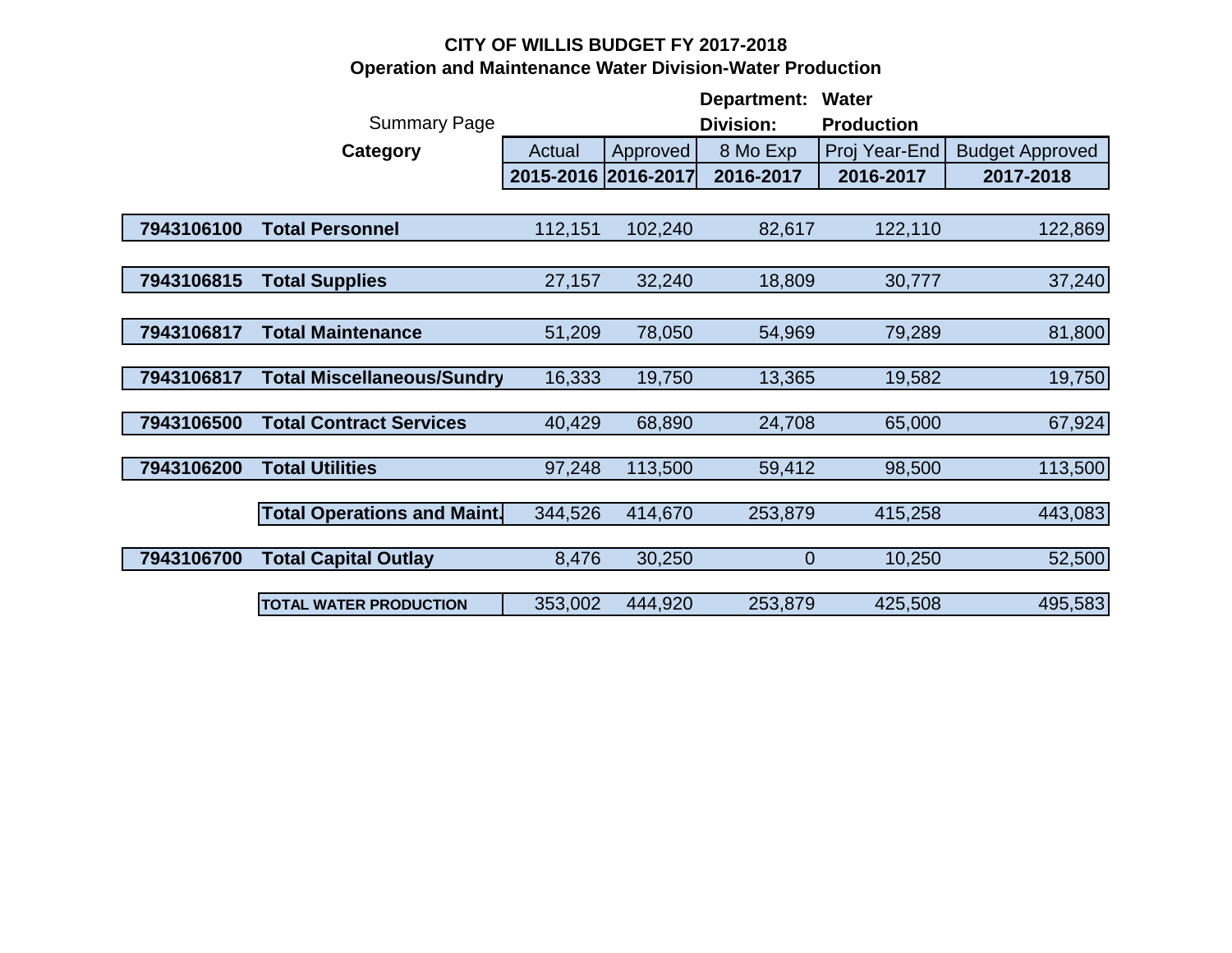#### **CITY OF WILLIS BUDGET FY 2017-2018 Operation and Maintenance Water Division-Water Distribution**

|            | Category                           | Actual<br>2015-2016 | Approved<br>2016-2017 | 4 Mo Exp<br>2016-2017 | Proj Year-End<br>2016-2017 | <b>Budget Approved</b><br>2017-2018 |
|------------|------------------------------------|---------------------|-----------------------|-----------------------|----------------------------|-------------------------------------|
|            |                                    |                     |                       |                       |                            |                                     |
| 7943206100 | <b>Total Personnel</b>             | 165,490             | 156,910               | 115,973               | 178,049                    | 190,163                             |
|            |                                    |                     |                       |                       |                            |                                     |
| 7943206200 | <b>Total Supplies</b>              | 19,569              | 22,240                | 14,969                | 21,200                     | 22,240                              |
|            |                                    |                     |                       |                       |                            |                                     |
| 7943206300 | <b>Total Maintenance</b>           | $\overline{0}$      | 104,450               | 90,400                | 120,925                    | 105,850                             |
|            |                                    |                     |                       |                       |                            |                                     |
| 7943206400 | <b>Total Miscellaneous/Sundry</b>  | 12,601              | 15,900                | 9,365                 | 16,800                     | 15,900                              |
| 7943206500 | <b>Total Contract Services</b>     | 12,750              | 29,273                | 16,970                | 25,734                     | 32,427                              |
| 7943206600 | <b>Total Utilities</b>             | 512                 | 650                   | 375                   | 600                        | 650                                 |
|            | <b>Total Operations and Maint.</b> | 210,922             | 329,423               | 248,053               | 363,308                    | 367,230                             |
| 7943206700 | <b>Total Capital Outlay</b>        | $\mathbf 0$         | $\overline{0}$        | $\mathbf 0$           | $\overline{0}$             | $\theta$                            |
|            | <b>TOTAL WATER DISTRIBUTION</b>    | 210,922             | 329,423               | 248,053               | 363,308                    | 367,230                             |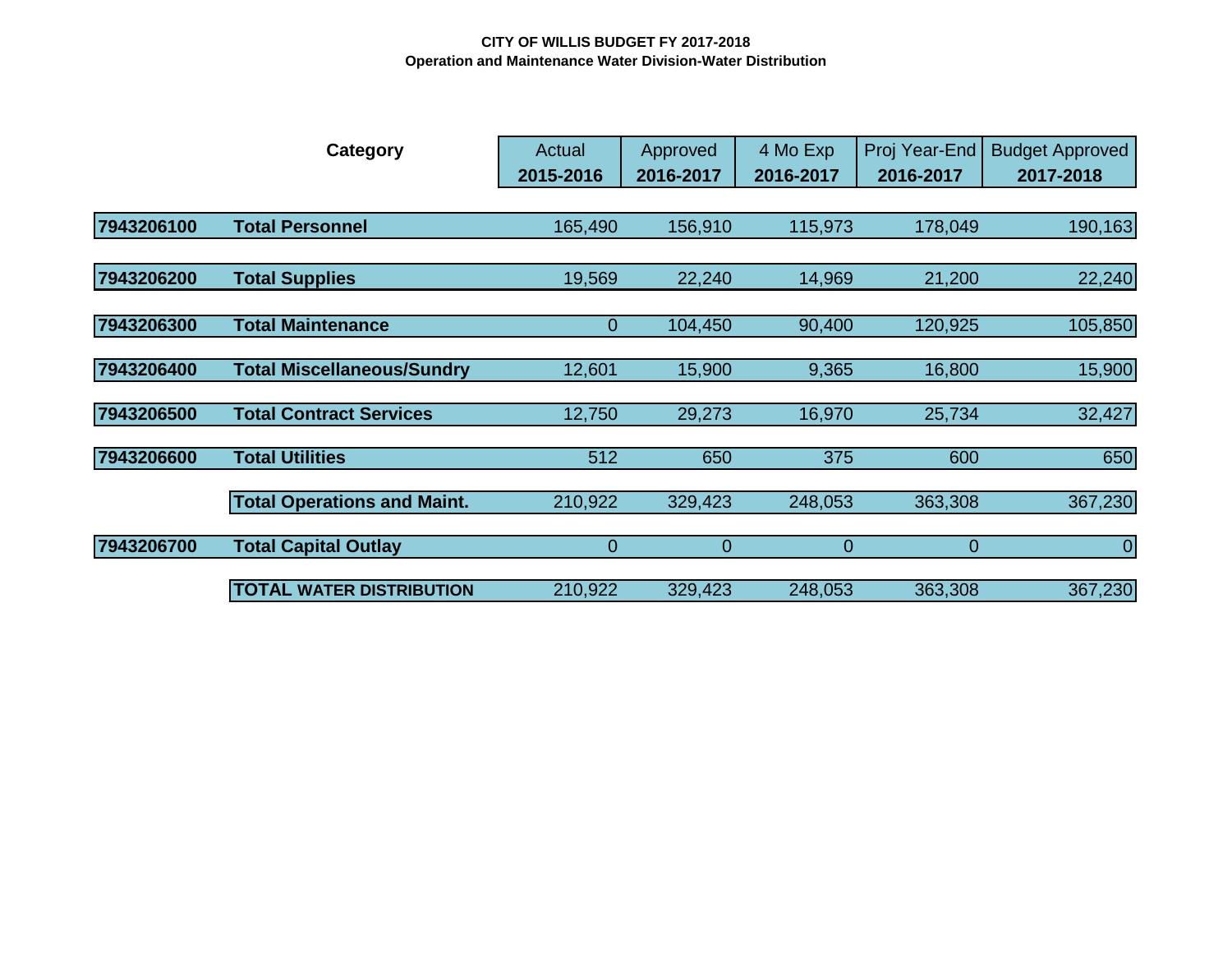#### **CITY OF WILLIS BUDGET FY 2017 - 2018 Operation and Maintenance Waste Water Division-Wastewater Collection**

| No.        | Category                           | Actual    | Approved  | 8 Mo Exp  | Proj Year-End | 25,000    |
|------------|------------------------------------|-----------|-----------|-----------|---------------|-----------|
|            |                                    | 2015-2016 | 2016-2017 | 2016-2017 | 2016-2017     | 2017-2018 |
| 7944106100 | <b>Total Personnel</b>             | 142,866   | 148,877   | 99,493    | 148,326       | 147,360   |
|            |                                    |           |           |           |               |           |
| 7944106200 | <b>Total Supplies</b>              | 9,593     | 11,290    | 24,288    | 11,050        | 11,290    |
|            |                                    |           |           |           |               |           |
| 7944106300 | <b>Total Maintenance</b>           | 60,173    | 130,250   | 75,894    | 135,586       | 130,350   |
|            |                                    |           |           |           |               |           |
| 7944106400 | <b>Total Miscellaneous/Sundry</b>  | 28,827    | 17,300    | 11,411    | 18,596        | 17,300    |
| 7944106500 | <b>Total Contract Services</b>     | 8,992     | 32,780    | 22,245    | 32,000        | 36,015    |
|            |                                    |           |           |           |               |           |
| 7944106600 | <b>Total Utilities</b>             | 31,602    | 38,000    | 33,807    | 48,000        | 53,000    |
|            |                                    |           |           |           |               |           |
|            | <b>Total Operations and Maint.</b> | 282,053   | 378,497   | 267,138   | 393,558       | 395,315   |
| 7944106700 | <b>Total Capital Outlay</b>        | 0         | 13,500    | 13,500    | 13,500        | 8,000     |
|            |                                    |           |           |           |               |           |
|            | <b>Total Wastewater Collection</b> | 282,053   | 391,997   | 280,638   | 407,058       | 403,315   |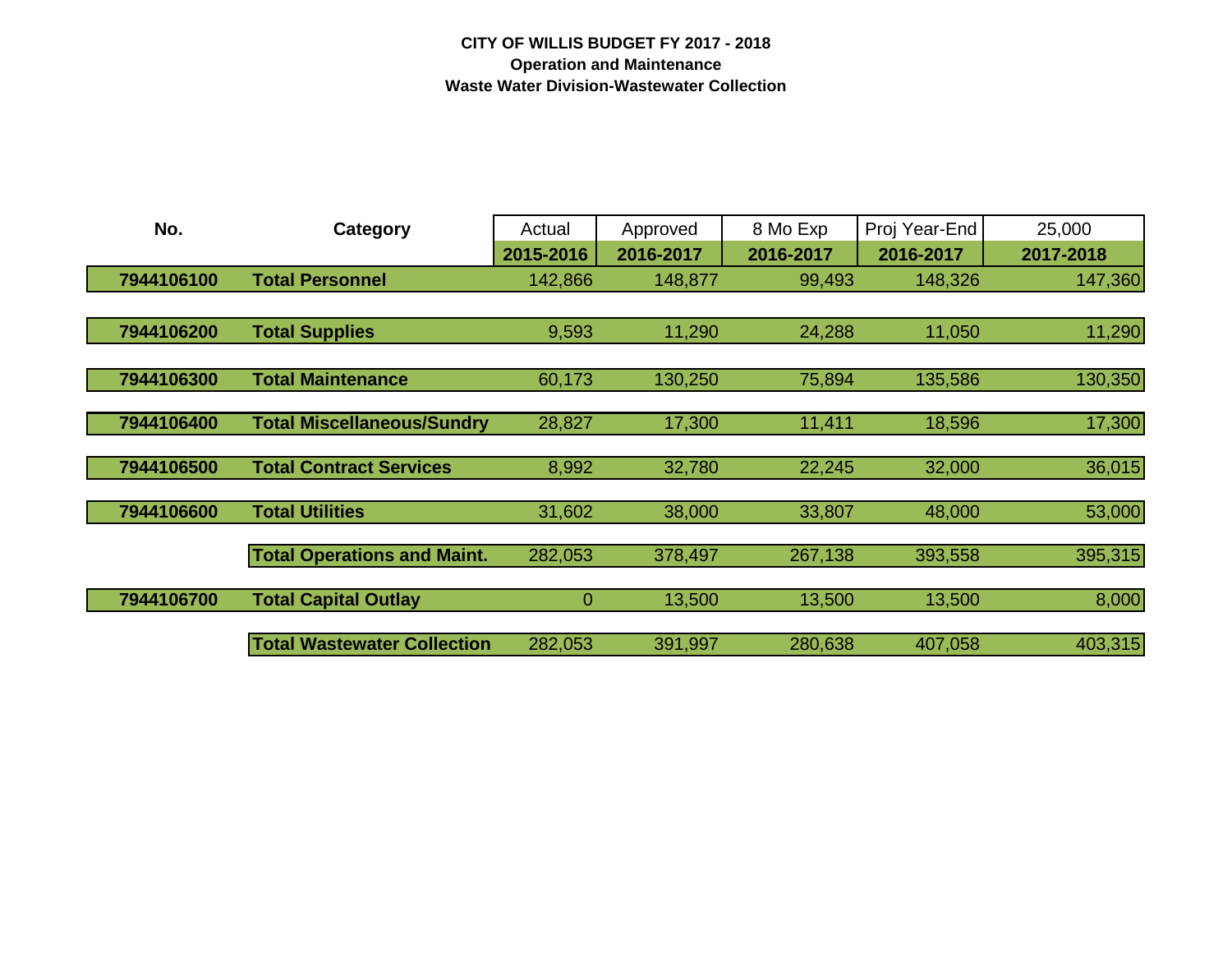#### **CITY OF WILLIS BUDGET FY 2017 - 2018 Operation and Maintenance Wastewater Division-Wastewater Treatment**

|            |                                    |                |           |           | Departmen Wastewater |                               |
|------------|------------------------------------|----------------|-----------|-----------|----------------------|-------------------------------|
|            | <b>Summary Page</b>                |                |           | Division: | <b>Treatment</b>     |                               |
| No.        | Category                           | Actual         | Approved  | 8 Mo Exp  |                      | Proj Year-End Budget Approved |
|            |                                    | 2015-2016      | 2016-2017 | 2016-2017 | 2016-2017            | 2017-2018                     |
|            |                                    |                |           |           |                      |                               |
| 7944206100 | <b>Total Personnel</b>             | 145,978        | 101,286   | 80,136    | 113,214              | 116,899                       |
|            |                                    |                |           |           |                      |                               |
| 7944206200 | <b>Total Supplies</b>              | 27,348         | 27,340    | 19,496    | 26,300               | 31,340                        |
|            |                                    |                |           |           |                      |                               |
| 7944206300 | <b>Total Maintenance</b>           | 74,454         | 114,500   | 43,572    | 109,400              | 117,500                       |
| 7944206817 | <b>Total Miscellaneous/Sundry</b>  | 15,335         | 15,500    | 10,141    | 16,100               | 15,500                        |
|            |                                    |                |           |           |                      |                               |
| 7944206500 | <b>Total Contract Services</b>     | 152,174        | 146,180   | 124,993   | 170,000              | 149,415                       |
| 7944206600 | <b>Total Utilities</b>             | 74,303         | 78,500    | 32,558    | 55,300               | 79,300                        |
|            |                                    |                |           |           |                      |                               |
|            | <b>Total Operations and Maint.</b> | 489,593        | 483,306   | 310,897   | 490,314              | 509,954                       |
| 7944206917 | <b>Total Capital Outlay</b>        | $\overline{0}$ | 27,639    | 5,074     | 5,074                | 0                             |
|            |                                    |                |           |           |                      |                               |
|            | <b>Total Wastewater Treatment</b>  | 489,593        | 510,945   | 315,971   | 495,388              | 509,954                       |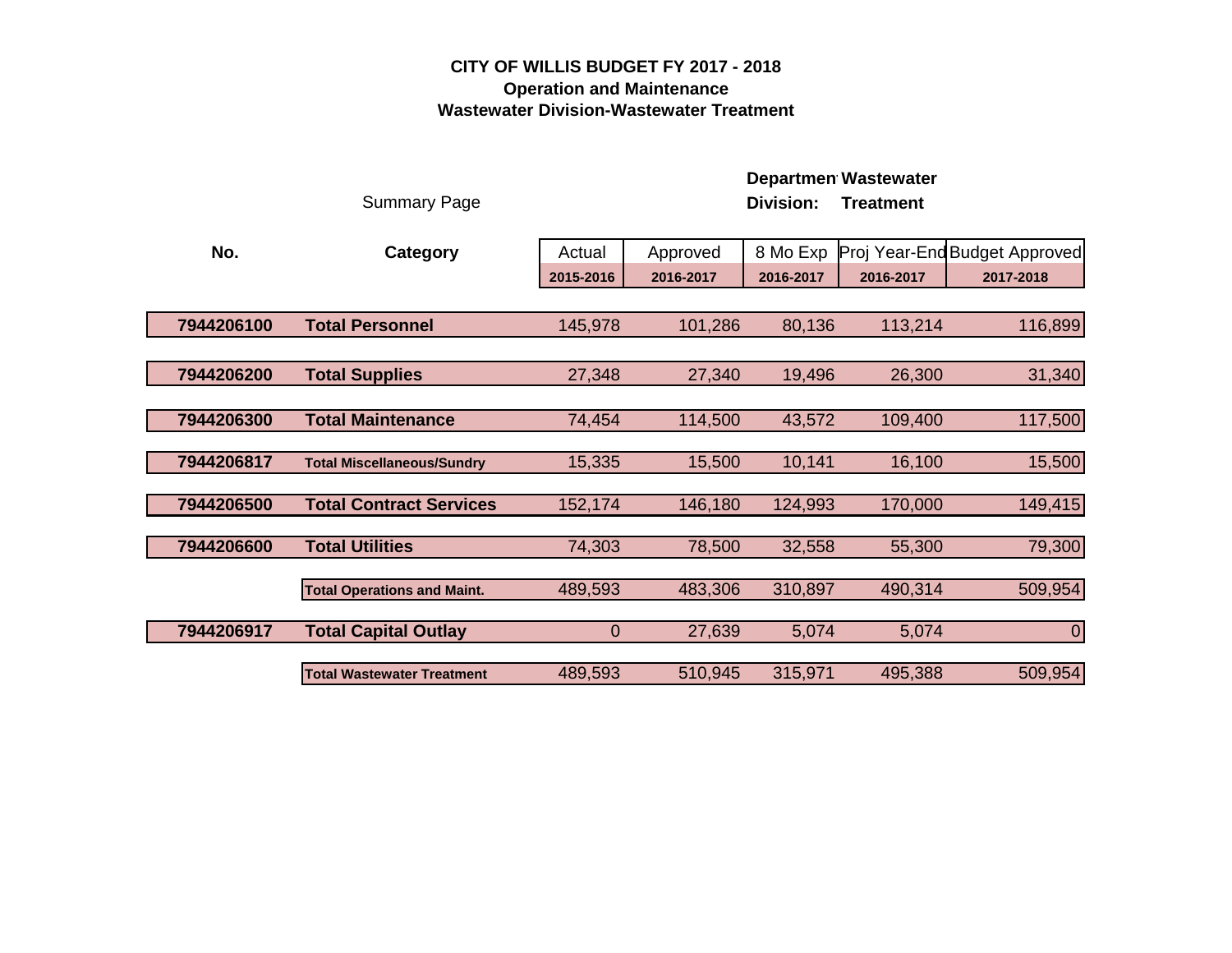## **CITY OF WILLIS BUDGET FY 2017 - 2018 Operation and Maintenance Streets, Drainage, Parks, and Right of Way**

|            | <b>Summary Page</b>                      |                     | <b>Department: Right-of-Way Parks and Drainage</b><br><b>Division:</b> |                       |                            |                                     |  |  |  |  |
|------------|------------------------------------------|---------------------|------------------------------------------------------------------------|-----------------------|----------------------------|-------------------------------------|--|--|--|--|
|            | Category                                 | Actual<br>2015-2016 | Approved<br>2016-2017                                                  | 8 Mo Exp<br>2016-2017 | Proj Year-End<br>2016-2017 | <b>Budget Approved</b><br>2017-2018 |  |  |  |  |
| 1948106100 | <b>Total Personnel</b>                   | 255,341             | 346,281                                                                | 184,423               | 349,297                    | 306,745                             |  |  |  |  |
| 1948106200 | <b>Total Supplies</b>                    | 31,030              | 32,800                                                                 | 23,368                | 4,200                      | 34,800                              |  |  |  |  |
| 1948106300 | <b>Total Maintenance</b>                 | 31,220              | 41,500                                                                 | 27,990                | 48,400                     | 47,000                              |  |  |  |  |
| 1948106400 | <b>Total Miscellaneous/Sundry</b>        | 13,513              | 12,600                                                                 | 8,501                 | 13,350                     | 12,750                              |  |  |  |  |
| 1948106500 | <b>Total Contract Services</b>           | 13,222              | 28,500                                                                 | 28,958                | 34,200                     | 31,740                              |  |  |  |  |
| 1948106600 | <b>Total Utilities</b>                   | 56,773              | 55,800                                                                 | 25,598                | 55,800                     | 55,800                              |  |  |  |  |
|            | <b>Total Operations and Maint.</b>       | 401,100             | 517,481                                                                | 298,838               | 505,247                    | 488,835                             |  |  |  |  |
| 1948106700 | <b>Total Capital Outlay</b>              | 1,549               | 52,000                                                                 | 14,237                | $\overline{0}$             | 6,500                               |  |  |  |  |
|            | <b>TOTAL R.O.W. PARKS &amp; DRAINAGE</b> | 402,649             | 569,481                                                                | 313,075               | 505,247                    | 495,335                             |  |  |  |  |